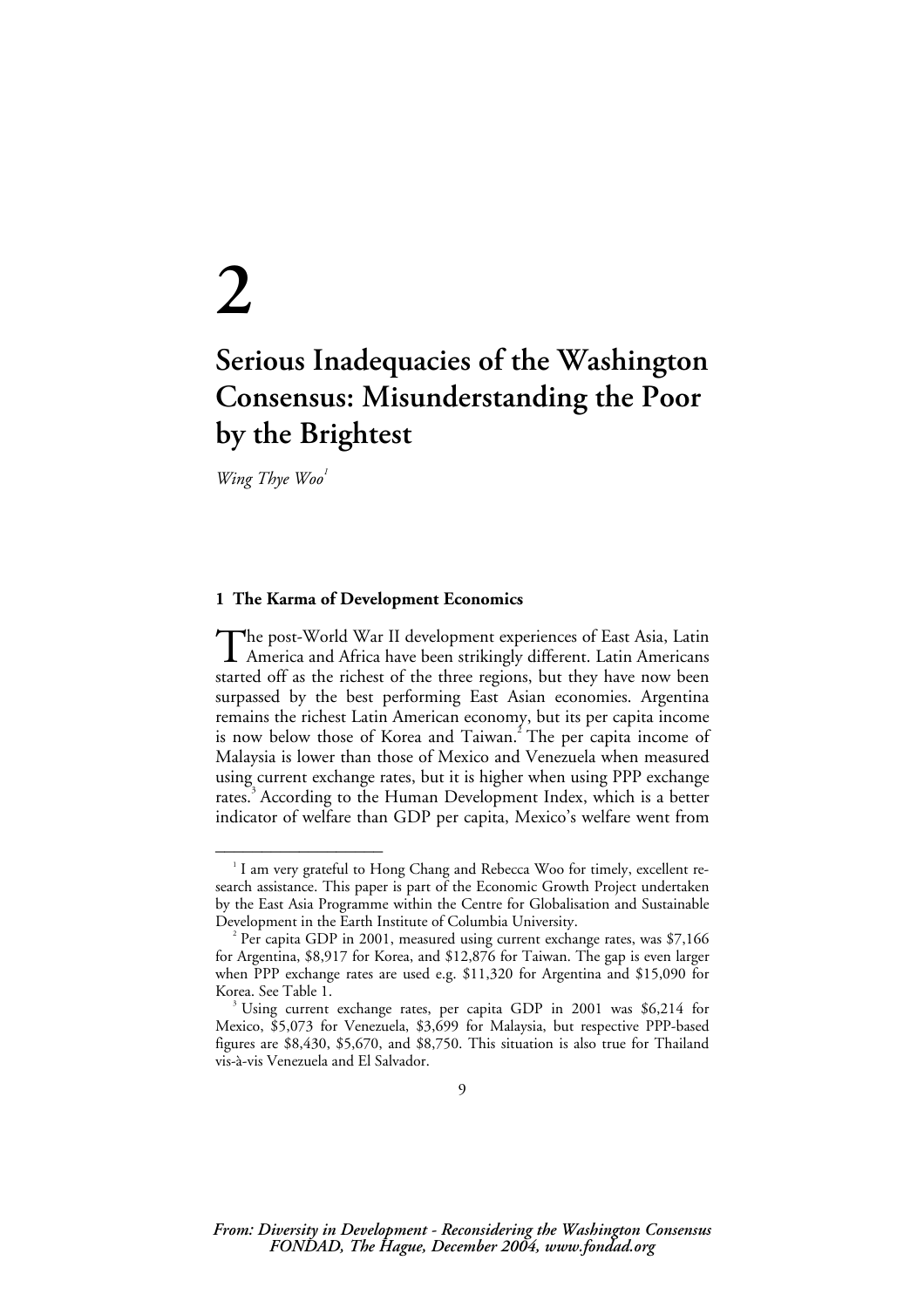0.684 in 1975 to 0.800 in 2001, Malaysia's welfare from 0.615 to 0.790, and Venezuela's welfare from  $0.715$  to  $0.775$ .<sup>4</sup>

In general, the long-run prospects for East Asia seem brighter than those for Latin America because the former contained many more cases with sustained high growth rates. For example, while China is still much poorer than El Salvador (per capita PPP-based GDP being \$4,020 and \$5,260 respectively), China grew an average 8.2 percent annually during the 1975-2001 period whereas El Salvador only grew 0.1 percent annually. This sense of optimism about East Asia and pessimism about Latin America was already prevalent in the early 1980s when it was the intellectual fad to pontificate upon the causes of this regional difference in economic dynamism.

In 1990, John Williamson codified this litany of praise for East Asian economic management into Ten Commandments known collectively as the Washington Consensus to guide policymaking in Latin America. The Washington Consensus advocates the following policy stances:

- 1. Fiscal discipline.
- 2. A redirection of public expenditure priorities toward fields offering both high economic reforms and the potential to improve income distribution, such as primary health care, primary education, and infrastructure.
- 3. Tax reform (to lower marginal rates and broaden the tax bone).
- 4. Interest rate liberalisation.
- 5. A competitive exchange rate.
- 6. Trade liberalisation.
- 7. Liberalisation of inflows of direct foreign investment.
- 8. Privatisation.

––––––––––––––––––

- 9. Deregulation (to abolish barriers to entry and exit).
- 10. Secure property rights.

Because Williamson formulated these ten commandments specifically for Latin America, and because he did not explicitly identify their intellectual ancestry, some commentators have assumed that these policy recommendations were derived solely from the Latin American experience. Such a conclusion is wrong in our opinion. First, Williamson stated clearly that

<sup>4</sup> The Human Development Index for Argentina was 0.784 in 1975 and 0.849 in 2001, and for Korea was 0.701 and 0.879 respectively.

<sup>&</sup>lt;sup>5</sup> This summary in the format of fortune cookie slips is from Williamson (2000). This retrospective summary was done after much criticisms about the soundness of the Washington Consensus.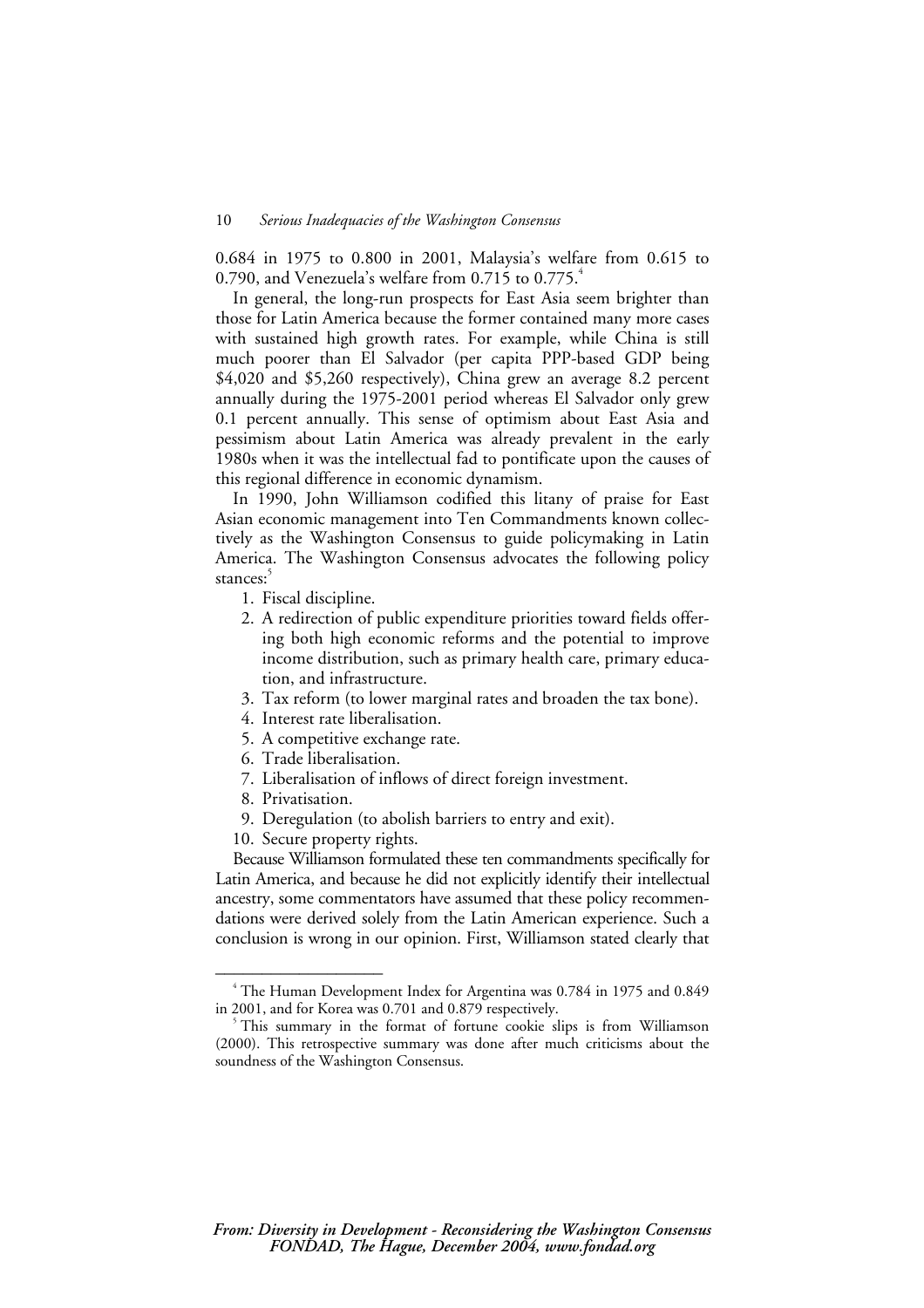he was collating principles that had general professional consensus, he did not say that these principles had professional consensus only in Latin America. Second, 1990 was preceded by a long period in which there were many widely publicised comparative analyses that included both Latin America and East Asia, and hence the professional consensus in 1990 Washington had to have been influenced by more than just the Latin American experience alone. The proof of the preceding statement is that one could very easily compile Williamson's ten recommendations from the works of Balassa (1982), Bhagwati (1978), Edwards (1989), Krueger (1978), Lal (1985), Lin (1989), and Sachs (1985).<sup>6</sup>

In the extreme interpretation of the Washington Consensus by its popularisers, as well as by its critics, $\bar{y}$  the unambiguous promise made by the Washington Consensus is that if a developing country were to implement conservative macroeconomic policies and liberal microeconomic policies to expand the role of the private market at the expense of the state in resource allocation, then it would achieve sustained high growth rates on its own.

What about Africa, which was mentioned in the opening sentence of this chapter? Compared to the mild pessimism about Latin American economic prospects, the African situation has been, and remains, downright depressing. Africa has not only remained the poorest region, a significant part of sub-Saharan Africa has actually gotten even poorer. Per capita income in sub-Saharan Africa declined 0.9 percent annually during the 1975-2001 period. Of the 175 countries ranked by their level of human development in the *Human Development Report 2003*, the 151st (Gambia) to 175th (Sierra Leone) places were occupied entirely by African countries.

What has been the growth experience of the developing world in the 1990-2001 sub-period when the Washington Consensus was increasing

<sup>6</sup> For example, Lin (1989, p. 191 and p. 198) concluded that "many Latin American countries need to undertake a thorough re-examination of their basic approaches to economic development and price stabilisation in order to break away from the vicious circle of balance of payments crises, persistent inflation and sluggish economic growth ... [and to achieve an East Asian-type] virtuous circle of rapid export expansion, higher economic growth, and stable domestic prices." Similarly, Edwards (1989, Table 4.7) showed that the real exchange rates in Latin America were considerably more volatile than in East Asia, which means that inflation in Latin America was decreasing the reliability of price signals to producers, and hence decreasing their willingness to undertake investments in response to changes in relative prices.

<sup>7</sup> Williamson (2000).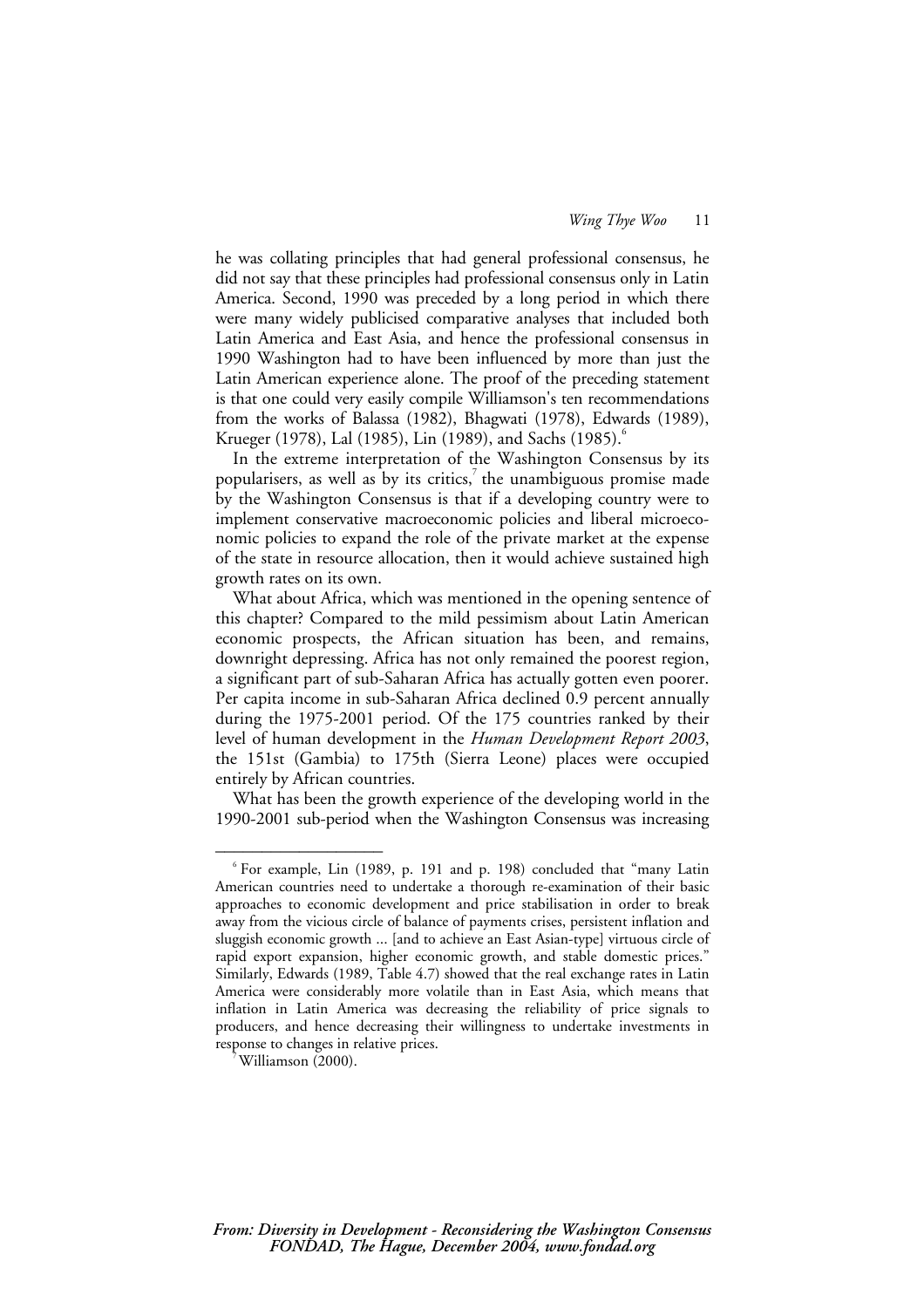its influence over policymaking? Because a large number (frequently, the majority) of the sub-Saharan African countries, and a significant number of Latin American countries, were under Washington Consensus-based conditionality programmes in any given year in the 1990s, it might therefore be appropriate to credit the Washington Consensus for the higher growth rates in the 1990-2001 period compared to 1975-1989; being -0.1 percent and -1.5 percent respectively for sub-Saharan Africa, and 1.5 percent and 0.06 percent respectively for Latin America and the Caribbean.<sup>8</sup> However, even if the Washington Consensus were the reason for the improvement in African and Latin American growth, one could be content with the Washington Consensus prescriptions only if one had dismally low expectations. The growth rates during 1990-2001 for sub-Saharan Africa (-0.1 percent) and Latin America (1.5 percent) were still not anywhere near the 5.5 percent growth rate in East Asia (which was already below its growth of 6.2 percent in 1975-1989).

Furthermore, even this low growth boost of the Washington Consensus might well be unsustainable and unreliable. The euphoric growth in Argentina was short-lived; it ended with the collapse of the currency board on January 6, 2002. Indonesia, Korea and Thailand implemented Washington Consensus type of policies to counter the Asian financial crisis, and they suffered deeper output losses for a longer period than Malaysia, which adopted capital controls instead.

It is the purpose of this chapter to argue that the Washington Consensus suffers from fundamental inadequacies, and that a more comprehensive framework of the economic process is needed to guide the formulation of country-specific development strategies. The following five propositions summarise the particular set of interrelated arguments that we will make in the remainder of this chapter:

1. The Washington Consensus was based on a wrong reading of the East Asian growth experience. This explains why Deepak Lal (1985) called the trade regimes of Korea and Taiwan in the 1965-1980 period "free trade regimes" even though they featured extensive import tariffs and export subsidies.

2. There have been two phases to the Washington Consensus doctrine. The mantra of the first phase (Washington Consensus Mark 1) is "get your prices right", and the falsification of this first mantra led to the emergence of the second phase of the Washington Consensus doctrine. The new mantra from the Washington Consensus Mark 2 is

<sup>&</sup>lt;sup>8</sup> The 1975-1989 growth rates are calculated from Table 1.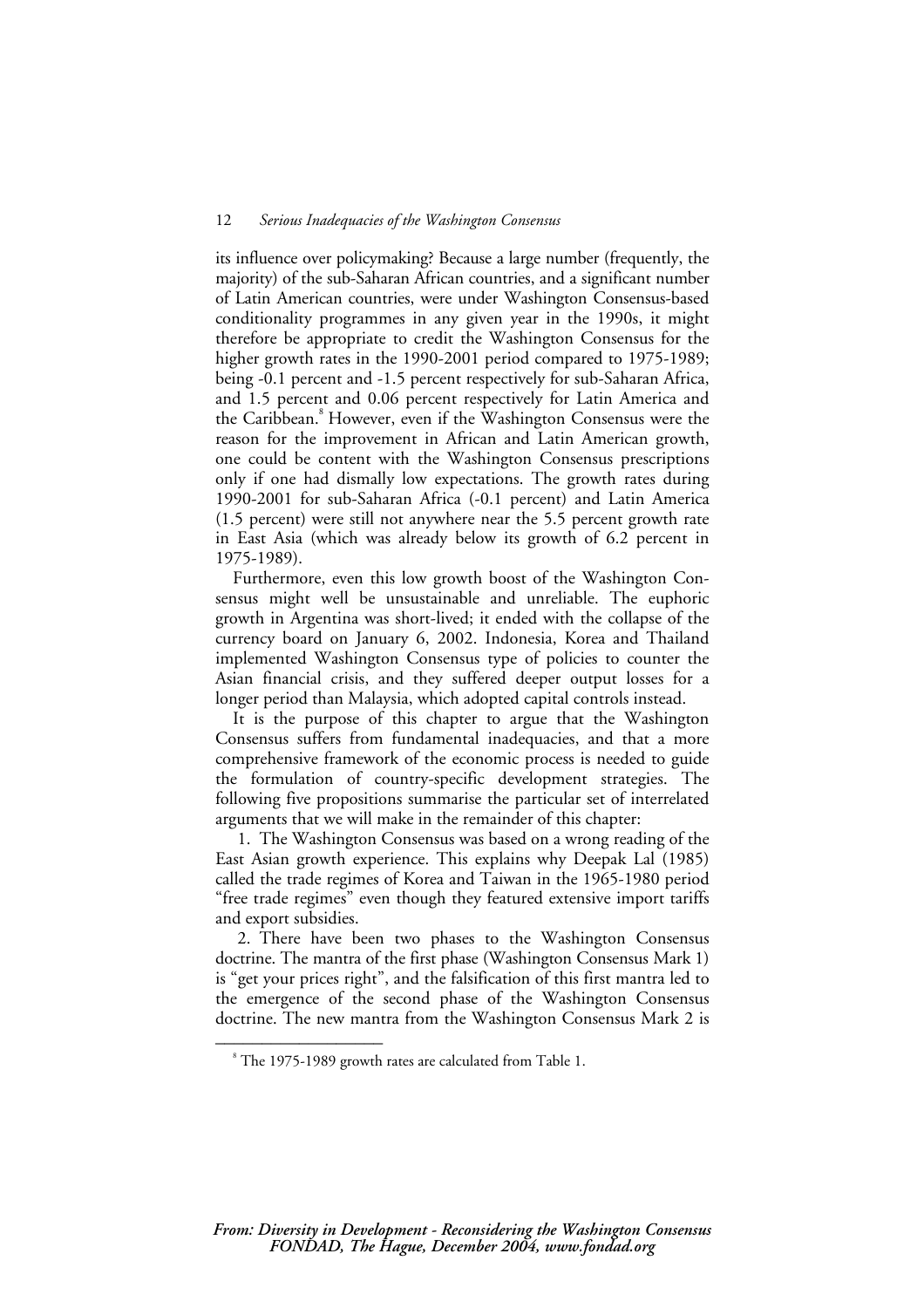# **Table 1 Growth and Development Indicators for Developing Countries and Regions**

(in billions of dollars and percentages)

|                           | HDI <sup>a</sup><br>rank |       | <b>HDI</b> Values |       | GDP per capita<br>2001 |        |                 | GDP per capita<br>annual growth<br>rate |  |
|---------------------------|--------------------------|-------|-------------------|-------|------------------------|--------|-----------------|-----------------------------------------|--|
|                           | 2001                     | 1975  | 2001              |       | \$                     | PPP\$  | 1975-01 1990-01 |                                         |  |
| Latin America & Caribbean |                          | 0.777 |                   | 3,752 | 7,050                  | 0.7    | 1.5             |                                         |  |
| East Asia and the Pacific |                          |       | 0.722             |       | 1,267                  | 4,233  | 5.9             | 5.5                                     |  |
| Sub-Saharan Africa        |                          |       | 0.468             |       | 475                    | 1,831  | $-0.9$          | $-0.1$                                  |  |
| Argentina                 | 34                       |       | 0.784 0.849       |       | 6,166                  | 11,320 | $0.4\,$         | 2.3                                     |  |
| Mexico                    | 55                       |       | 0.684 0.800       |       | 6,214                  | 8,430  | 0.9             | 1.5                                     |  |
| Venezuela                 | 69                       |       | 0.715 0.775       |       | 5,073                  | 5,670  | $-0.9$          | $-0.6$                                  |  |
| El Salvador               | 105                      |       | 0.595 0.719       |       | 2,147                  | 5,260  | 0.1             | 2.4                                     |  |
| Korea                     | 30                       | 0.701 | 0.879             |       | 8,917                  | 15,090 | 6.2             | 4.7                                     |  |
| Malaysia                  | 58                       | 0.615 | 0.790             |       | 3,699                  | 8,750  | 4.1             | 3.9                                     |  |
| Thailand                  | 74                       |       | 0.612 0.768       |       | 1,874                  | 6,400  | 5.4             | 3.0                                     |  |
| China                     | 104                      |       | 0.521 0.721       |       | 911                    | 4,020  | 8.2             | 8.8                                     |  |
| Zimbabwe                  | 145                      |       | 0.544 0.496       |       | 706                    | 2,280  | 0.2             | $-0.2$                                  |  |
| Gambia                    | 151                      | 0.291 | 0.463             |       | 291                    | 2,050  | $-0.2$          | 0.1                                     |  |
| Zambia                    | 163                      |       | 0.462 0.386       |       | 354                    | 780    | $-2.2$          | $-1.7$                                  |  |
| Sierra Leone              | 175                      | n.a.  | 0.275             |       | 146                    | 470    | $-3.3$          | $-6.6$                                  |  |

 $Notes:$ 

<sup>a</sup> Human Development Index.

 $b$  Taiwan has a GDP per capita of \$12,876 in 2001.

*Source: Human Development Report 2003*.

"get the institutions right". The danger is that an elastic definition of the term "institutions" will render the current mantra intellectually vacuous.

3. While central planning went overboard in suppressing the private market economy, the Washington Consensus runs the danger of denying the state its rightful role in providing an important range of public goods. The Washington Consensus also runs the danger of denying the limitations of self-help in the case of sub-Saharan Africa by overlooking the possibility of poverty traps.

4. The Washington Consensus does not understand that the ultimate engine of growth in a predominantly private market economy is technological innovation, and that the state can play a role in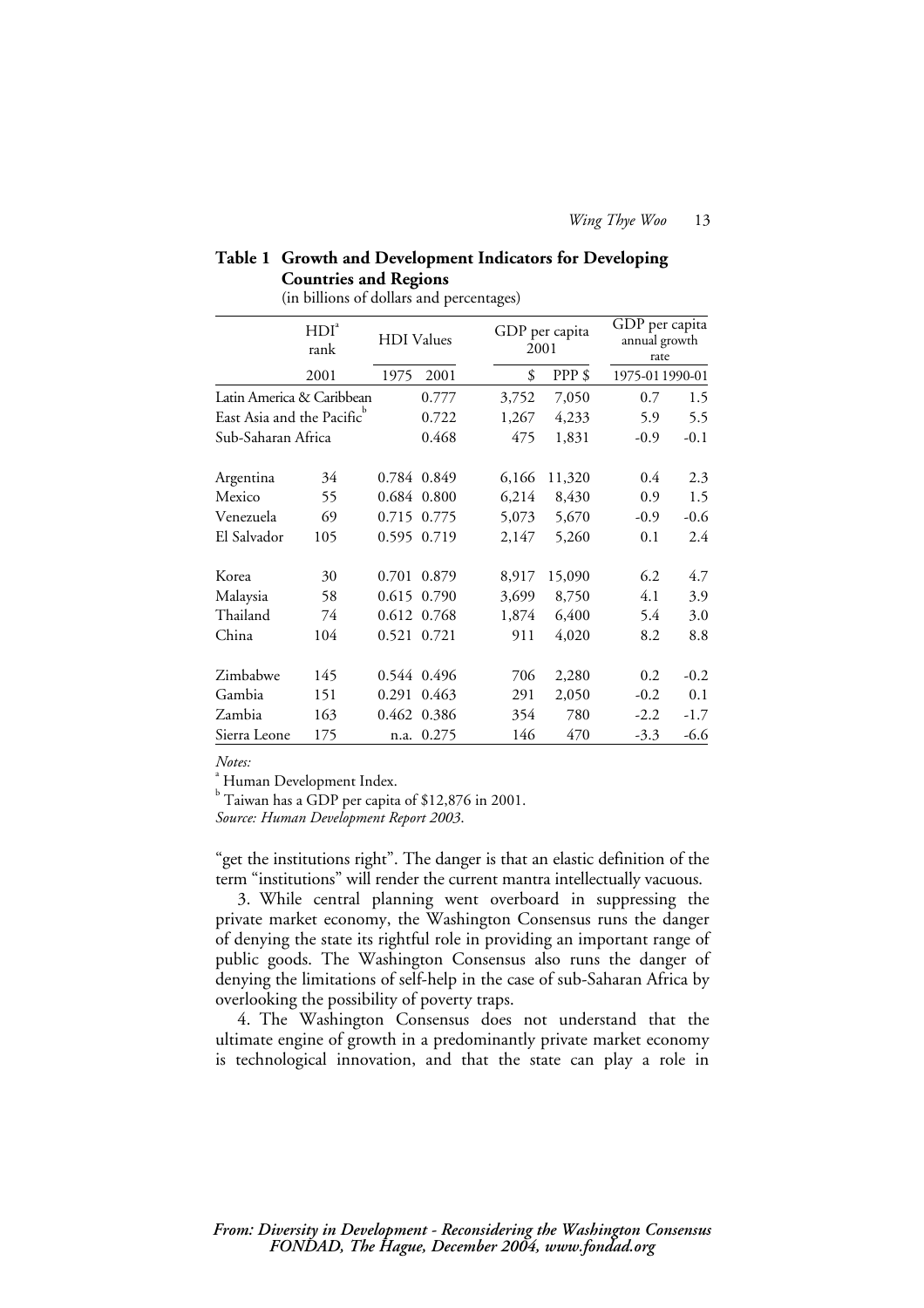facilitating technological innovations. The Washington Consensus is too focused upon trade-led growth to acknowledge that science-led growth is becoming even more important.

5. The Washington Consensus does not recognise the constraints that geography and ecology could set on the growth potential of a country. For example, the trade-led growth strategy of East Asia cannot work with the same efficiency for a landlocked country. Foreign direct investment is also less likely to go to places that are malaria-infested.

### **2 The Emergence of Washington Consensus Mark 1: Getting the State Out**

In retrospect, Karl Marx's famous observation on world history, when paraphrased, applies very well to the evolution of development economics as an academic discipline: development economics has repeated itself, first as tragedy in the 1960s, and second as farce in the 1990s. The Washington Consensus is the farce that the development establishment in Washington foisted upon the developing world as universal science, a status that justifies a one-size-fits-all approach to the problems of the poor, regardless of where they are located.

Development economics had emerged with the decolonisation that followed World War II as the type of economics that was applicable to developing economies, just like Keynesian economics was recognised to be the type of economics that was appropriate for developed economies, and central planning to be the best resource allocation mechanism for the new socialist economies. First-generation development economics downplayed the applicability of neo-classical economics and emphasised discontinuity in economic structure and the generation of economic externalities as drivers of economic growth. The stages of growth hypothesis of Walt Rostow, the big push industrialisation strategy of Paul Rosenstein-Rodan, and the circular and cumulative causation of Gunnar Myrdal typified this genre of thinking. The overarching assumption that was based on the disastrous economic performance in the inter-war period was that "two hands were better than one". A *laissez faire* market economy was deemed to be incapable of timely selfcorrection and of adequate self-propulsion, and the visible hand of the state has to supplement the working of the invisible hand.

First-generation development economics started dying in 1970 from two main causes. The first cause was widespread disappointment with the growth outcomes in Latin America and Africa in the 1960s. The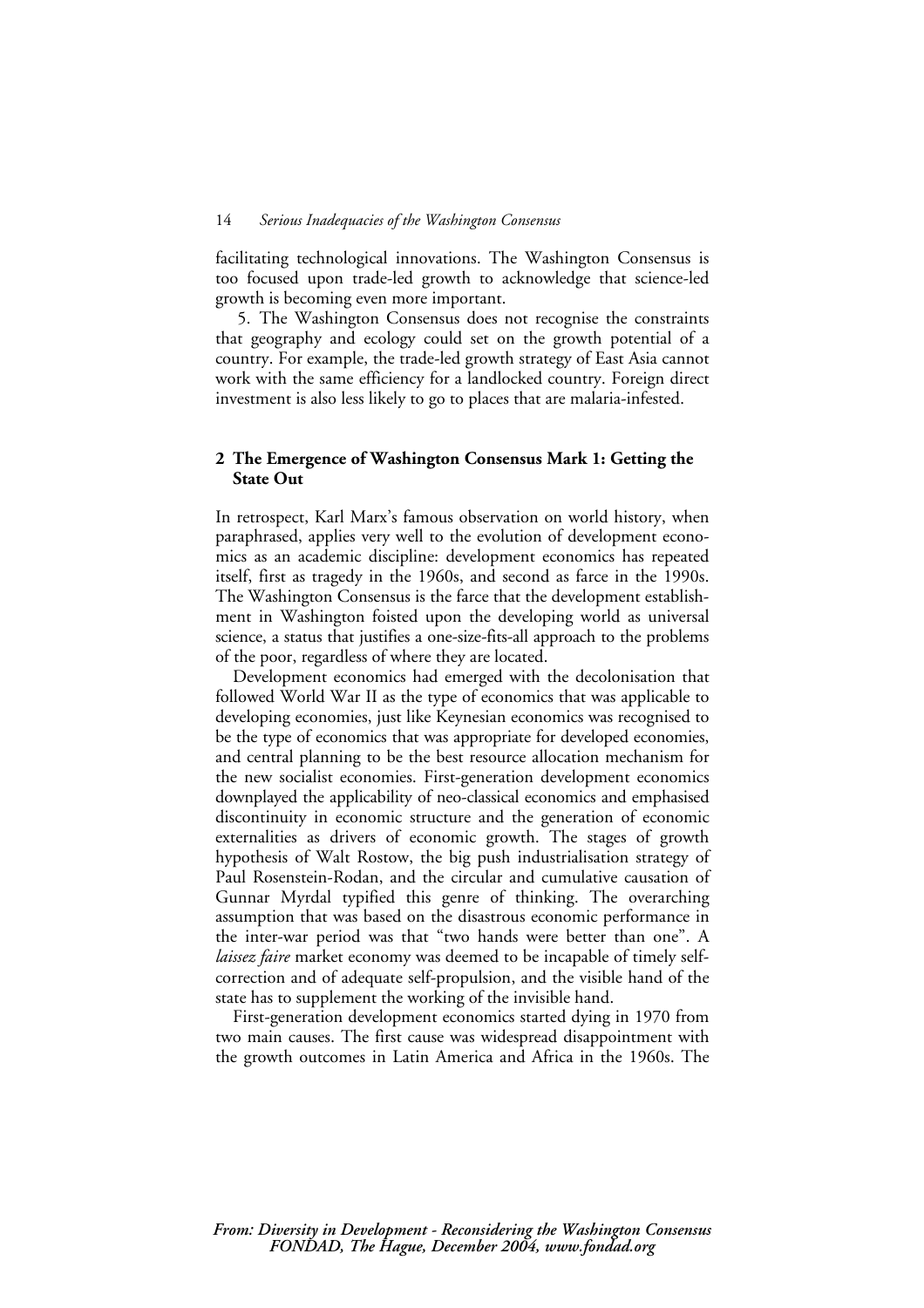cycle of war-disease-low growth in many countries seemed undisturbed by the development projects implemented there.<sup>9</sup>

The second cause for the death of first-generation development economics was the appearance of several multi-country studies that concluded that countries that pursued development strategies based on the neo-classical principle of comparative advantage grew faster and saw improvements in their income distribution compared with the countries with trade regimes that deviated substantially from the comparative advantage principle.<sup>10</sup> These multi-country studies focused on the differences between economic management in East Asia and Latin America to provide three pillars of wisdom to serve as the foundations for a new generation of development economics.

*Pillar 1*: The average effective tariff rate in East Asia was significantly lower than in Latin America, i.e. Latin America was more protectionist than East Asia.

*Pillar 2*: The variance of the effective tariff rates was much smaller in East Asia than in Latin America, i.e. Latin America was more prone to creating winners and losers than East Asia. This is because the variance could be zero only if every importable had the same effective tariff, which means that the composition of importables produced was decided entirely by market forces. A large variance means that the state is actively influencing the production mix of importables, i.e. that the state has given a smaller role for market forces in resource allocation.

*Pillar 3*: In East Asia, the average effective tariff rate for imports was approximately equal to the effective rate of subsidy for exports, while in Latin America, the average effective tariff rate for imports greatly exceeded the effective rate of subsidy for exports. This means that the trade regime in East Asia makes East Asian firms indifferent between producing for internal market and external market, whereas the trade regime in Latin America makes it more profitable for the Latin American firms to sell in their domestic markets than to sell in the external markets.

The abovementioned implications of Pillar 3 can be more clearly seen when we consider equation (1) below, which shows the relationship between the domestic prices and the world prices of importables and exportables:

<sup>9</sup> For example, see Hirschman (1981).

<sup>&</sup>lt;sup>10</sup> Some of the most notable ones are Little, Scott and Scitovsky (1970), Bhagwati (1978), Krueger (1978), and Balassa (1982).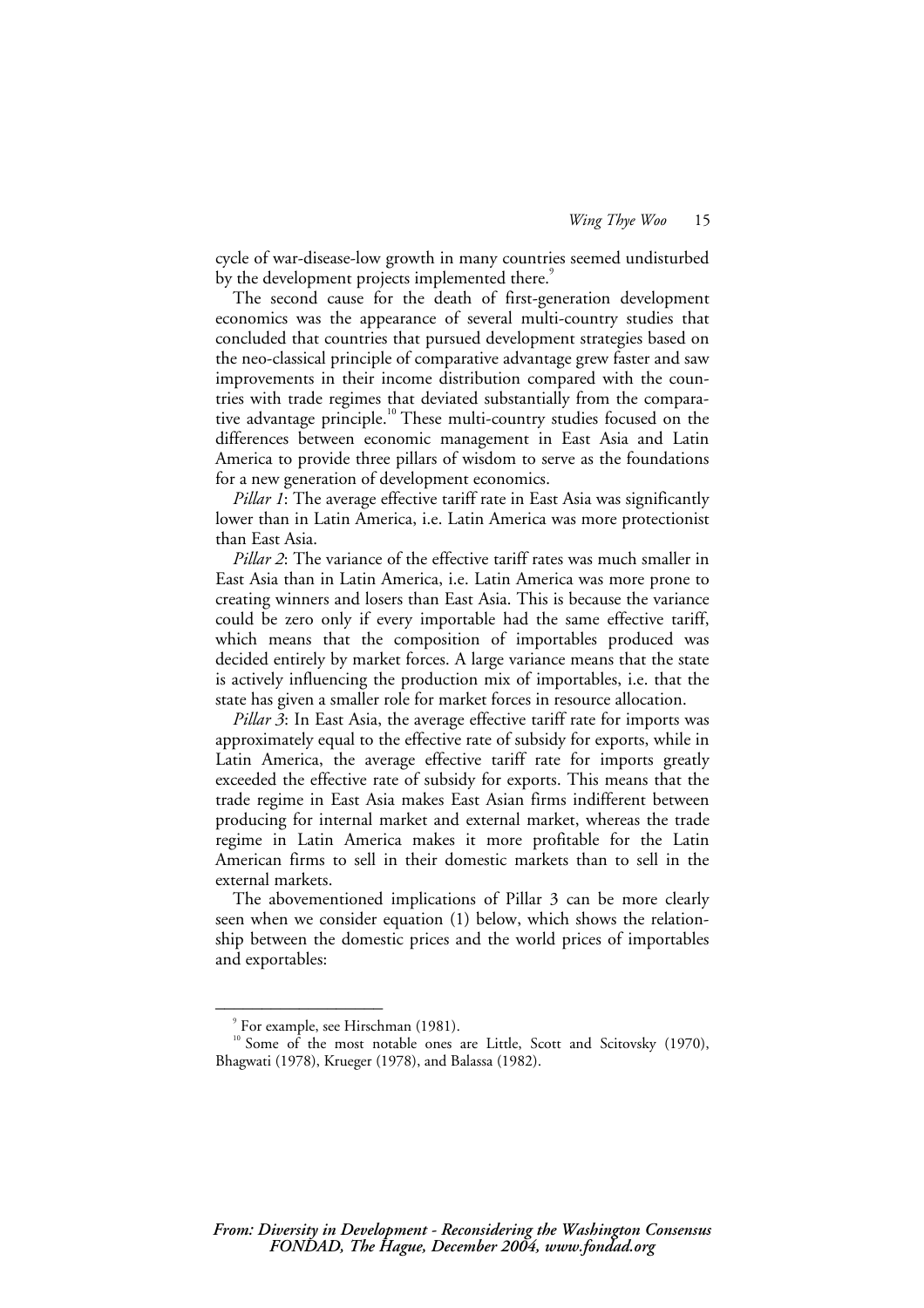$(P_1/P_x) = PW_1(1+t) / PW_x(1+s)$  (1)  $P<sub>I</sub>$  = domestic price of importables  $P<sub>x</sub>$  = domestic price of exportables  $PW_{I}$  = world price of imports  $PW<sub>x</sub>$  = domestic price of exports  $t =$  effective tariff rate on imports  $> 0$ *s* = effective subsidy rate on exports > 0

In a market economy with only these two goods, if the ratio  $(P_1/P_x)$ rises, say, because of a rise in *t* (or a fall in *s*), then producers will switch to making importables from exportables. So when the state sets  $t > s$ , then it is encouraging the production of importables – this is the case of Latin American. From pillar 2, we know that the Latin Americans were also varying the tariff rates across sectors in order to influence the composition of importables that was being produced.

In the situation where  $t = s > 0$ , which is the case of East Asia, then equation (1) reduces to:

$$
(\mathbf{P}_{\mathbf{I}}/\mathbf{P}_{\mathbf{X}}) = \mathbf{P}\mathbf{W}_{\mathbf{I}} / \mathbf{P}\mathbf{W}_{\mathbf{X}}
$$
 (2)

which is the same situation of free trade where  $t = s = 0$ . Furthermore, Pillar 2 tells us that the low variance in the distribution of the tariff and subsidy rates in East Asia indicates that the state was allowing market forces to determine the composition of importables and exportables made by domestic manufacturers. The equality between *s* and *t*, and the limited dispersion in the values of *s* and *t* might be why Deepak Lal (1985) has described the East Asian trade regimes as "free trade" even though they had positive tariff rates and positive export subsidy rates.

The important analytical difference is that the incentive system in East Asia is neutral toward the production of importables and exportables, while the incentive system in Latin America favours the production of importables. In a strange, asymmetrical use of terminology, these largescale comparative studies labeled the seemingly *neutral trade regime* in East Asia with terms like "export-promotion trade regime" and "outward-oriented trade regime", and accurately labelled the biased trade regime in Latin America as "import-substitution trade regime" and "inward-oriented trade regime".

Since the economic growth in East Asia was higher than in Latin America, and was accompanied by fewer inflation and balance of payments crises, it was therefore quite natural that the superior performance of East Asia was attributed to the greater role that market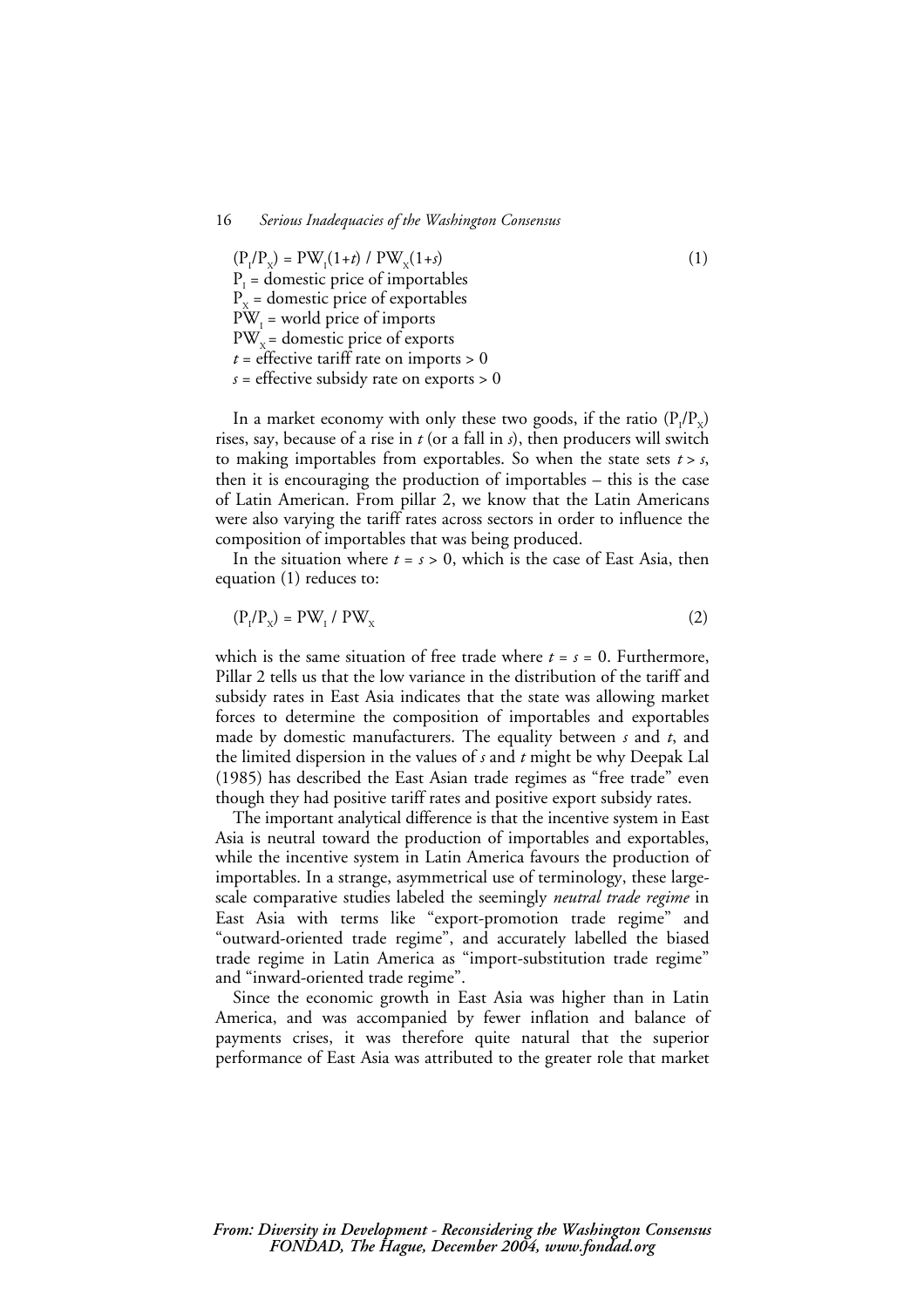forces there had in resource allocation. The operational principle lesson distilled by the World Bank and the IMF from these comparative studies is captured by the now famous mantra of Washington Consensus Mark 1 "get the prices right". At the macroeconomic level, the state should aim for general price stability by keeping the growth of money and the budget deficit low (say, at the rate of real GDP growth), and introduce exchange rate flexibility by deregulating balance-of-payments transactions, and allow market-clearing interest rates by liberalising the financial sector. At the microeconomic level, the state should not only remove restrictions on price-setting, and on entry and exit into businesses, but also reduce state subsidies and privatise state-owned companies. These policies are essentially the Ten Commandments of the Washington Consensus presented by John Williamson in 1990.

To be fair, it must be mentioned that the term "Washington Consensus" has now assumed meanings beyond what John Williamson might have had in mind in 1990 – he was certainly in favour of some withdrawal of the state in the economic sphere but he would not have favoured the total withdrawal of the state. For example, Williamson (2000) said that he had not mentioned capital account liberalisation in 1990, even though this was an operational objective that the IMF had been advocating at least since the late  $1980s<sup>11</sup>$  (but, now, not with the same stridency). In any case, the term "Washington Consensus" has, in many popular discussions, come to be identified with what George Soros (1998) has called "market fundamentalism", and thus become the pejorative title of the second generation of development economics.

Unlike first-generation development economics that considered itself an alternative to neo-classical economics, second-generation development economics is happy to pronounce itself an applied branch of neo-classical economics.12 This fate of development economics was also experienced by the other alternatives that had emerged or became more widespread after World War II. Keynesian economics has been overthrown by the

<sup>&</sup>lt;sup>11</sup> It therefore appears that the IMF was the practitioner of a more marketoriented version of the Washington Consensus than what Williamson was advocating. According to Williamson (2000), "[this version of] the Washington Consensus consists of the set of policies endorsed by the principal economic institutions located in Washington: the US Treasury, the Federal Reserve Board, the IMF, and the World Bank. I would argue that the policies these institutions advocated in the 1990s were inimical to the cause of poverty reduction in emerging

markets in at least one respect: their advocacy of capital account liberalisation."<br><sup>12</sup> The triumph of neo-classical economics over first-generation development economics is analysed in detail in Woo (1990).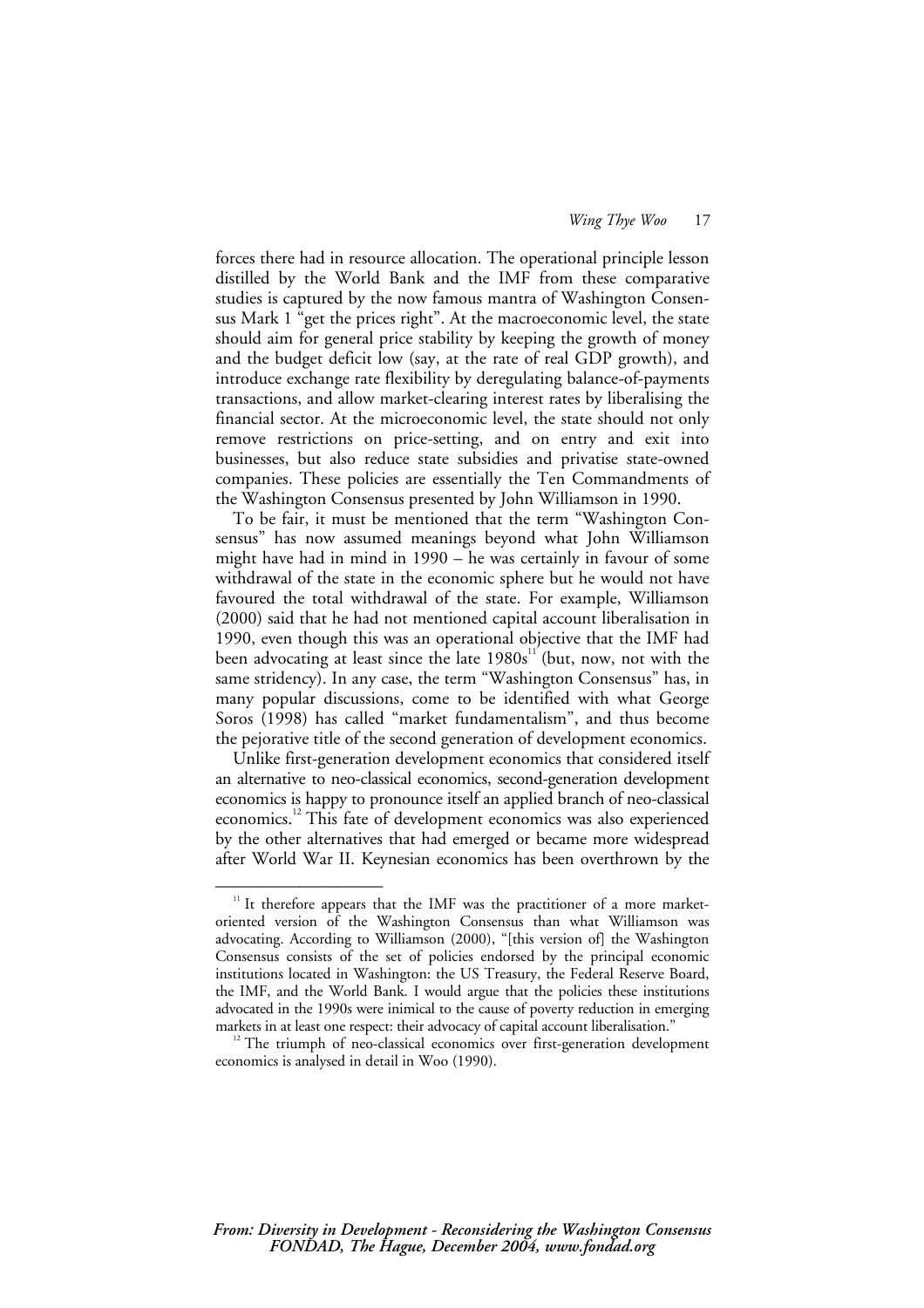Monetarist Counter-Revolution led by Milton Friedman, and the New Classical Revival led by Robert Lucas. Central planning has disappeared not only in Eastern Europe but also in the land of its origin.

The tragedy about the demise of first-generation development economics is that some very good insights about the growth process were subsequently ignored in policy discussions and in the academic literature. Recent advancements in methodology and recent increases in empirical knowledge on a broad front in economic analysis have restored intellectual respectability to a few key propositions of firstgeneration economics. Andrei Shleifer has succeeded in formulating the big push hypothesis in a mathematically tractable form, and Paul Romer has revived the circular and cumulative causation mechanism to be the central piece of the new endogenous growth models. Jeffrey Sachs *et al*. (2004) have explicated the dynamics of development traps so convincingly that these ideas are now guiding the implementation of the just-initiated Millennium Development Goals (MDG) project of the United Nations.<sup>13</sup>

The farce of second-generation development economics, as exemplified by the Washington Consensus (especially the Mark 1 version), is occurring on two levels: in theory and in practice. As the farce is still an ongoing play at the moment, it deserves its own section to enable a more detailed discussion.

# **3 The Emergence of Washington Consensus Mark 2: Bringing the State Back In**

The farce of second-generation development economics at the theory level is that Washington Consensus Mark 1 is based upon an incorrect reading of the evidence presented in the various multi-country studies on the effects of the trade regime choice. This incorrect reading arises from the fact that an economy produces non-tradable goods as well as the tradable goods of importables and exportables. This means that a rise in the tariff rate will not just mean the production of more importables at the expense of exportables, it will also mean a decline in the amount of non-tradables produced. Since changes in the tariff rates and subsidy rates will affect the production of non-tradables, this means that the

<sup>&</sup>lt;sup>13</sup> The MDG project seeks to mobilise sufficient international aid to make drastic and self-sustained improvements in the living standards of the world's poorest people, e.g. halving the rate of absolute poverty by 2015.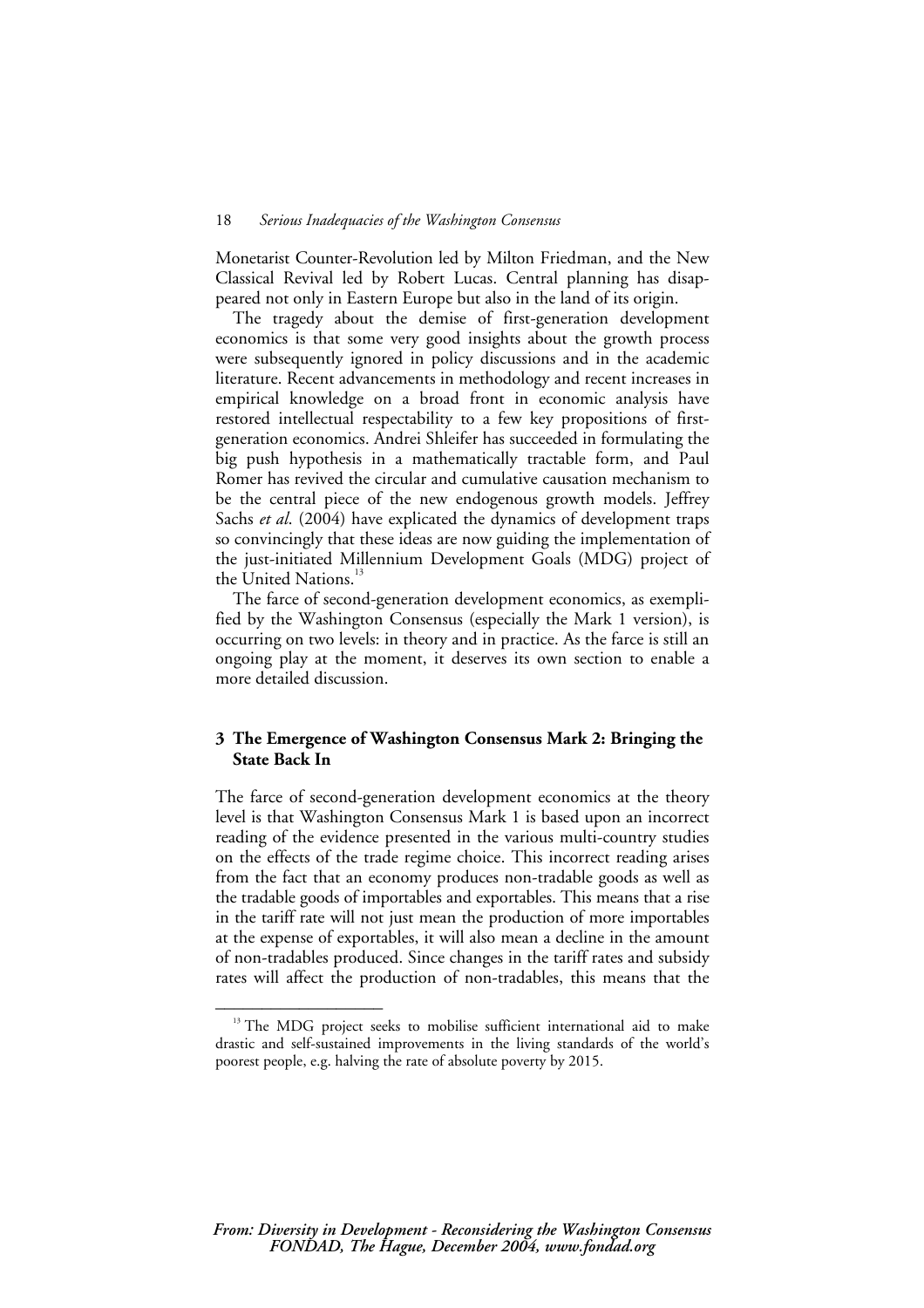allocation effects of the case where  $t = s > 0$  (the outward-oriented trade regime case) will be different from the case where  $t = s = 0$  (the free trade case). In short, it was wrong for Deepak Lal (1985) to equate the outward-oriented trade regime with free trade, and it was also wrong for the World Bank to call it "neutral incentive policy".

The preceding discussion can be formalised as follows, by first introducing the following notations:

 $P_T$  = domestic price of tradables  $P<sub>N</sub>$  = domestic price of non-tradables  $PW_T$  = world price of tradables

and then making the following definitions in equations (3) and (4):

$$
P_{T} = aP_{1} + (1-a)P_{X} \text{ where } 0 < a < 1
$$
  
\n
$$
PW_{T} = aPW_{1} + (1-a)PW_{X}
$$
\n(3)

Using equation (1), we can rewrite equation (3) in the form of equation (5):

$$
P_{T} = aPW_{1}(1+t) + (1-a)PW_{X}(1+s)
$$
\n(5)

For the special case when  $s = t > 0$  as in the outward-oriented trade regime (OORT), equation (5) reduces to equation (6):

$$
P_{T} = (1+t)PW_{T} under OORT
$$
\n(6)

When we compare the ratio of price of tradables to the price of nontradables under OORT and with the ratio of these prices under free trade, we find that the former is larger than the latter, as given in equation (7):

$$
(P_{T}/P_{N}) under OORT = [(1+t)(PW_{T})/P_{N}] > [PW_{T}/P_{N}]
$$
  
= (P\_{T}/P\_{N}) under free trade (7)

The conclusion from equation (7) is that the OORT increases the production of tradables at the expense of non-tradables. It means that the alleged salubrious growth effects of the OORT come not from the effects of the import tariffs and export subsidies serendipitously cancelling each other out (hence producing a free trade outcome) but from the diminution of the non-tradable sector. It is therefore wrong, as has been frequently done, to use the empirical studies of Little *et al.*, Bhagwati, Krueger and Balassa to justify market fundamentalism.

#### *From: Diversity in Development - Reconsidering the Washington Consensus FONDAD, The Hague, December 2004, www.fondad.org*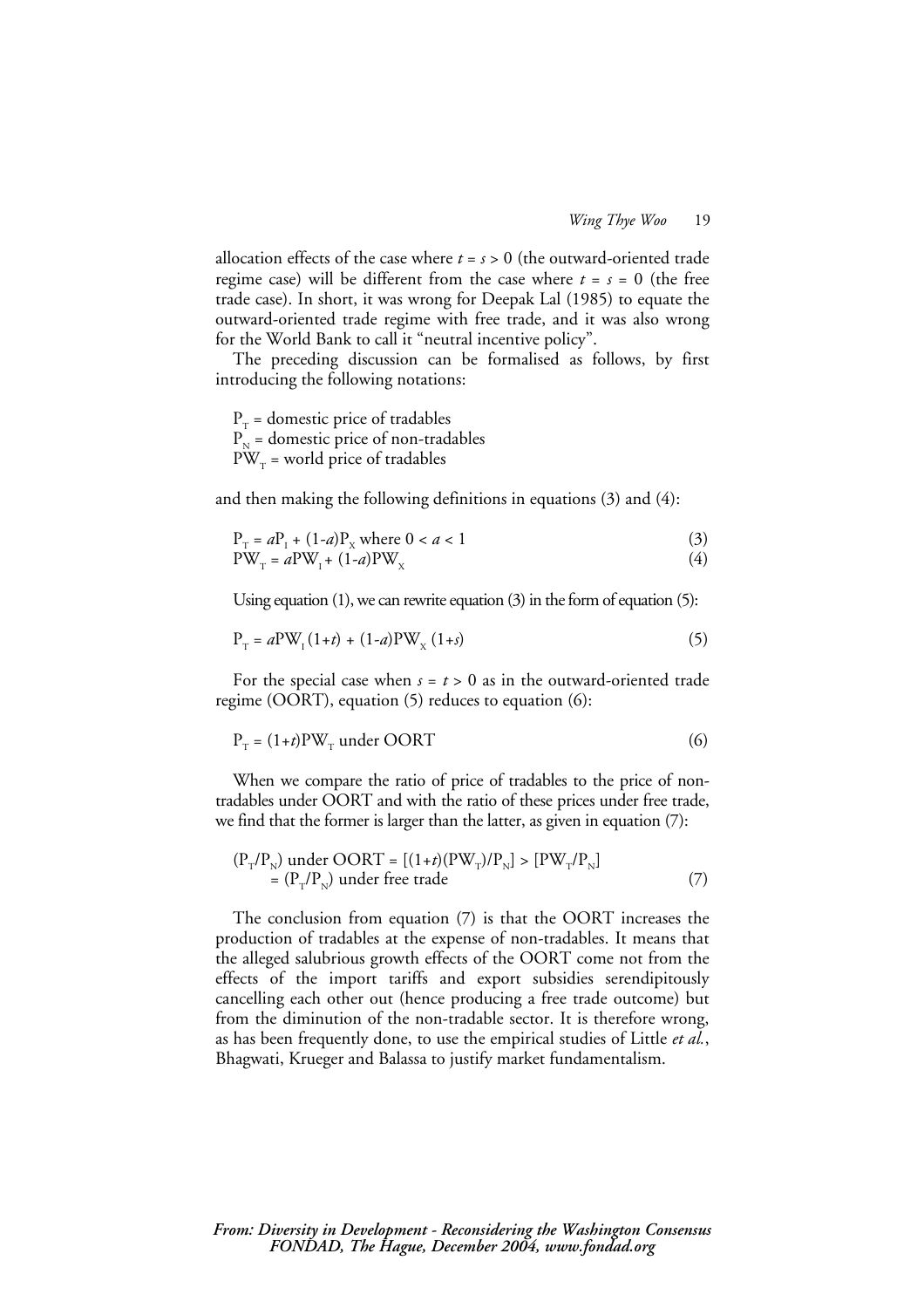The interesting question is why has the OORT been good for growth? Because the largest component of non-tradable activities in many developing economies is subsistence agriculture, OORT by increasing the profitability of the manufacturing sector accelerates the industrialisation process and hence quickens the absorption of surplus agricultural labour. Another possible growth mechanism is that by making activities in the tradable industries more financially rewarding, it focuses the minds of the entrepreneurs to participate more actively in the international product cycle, resulting in faster diffusion of foreign technology to these developing countries.

Perhaps what really did Washington Consensus Mark 1 in was that it was also a farce in practice. First, the application of second-generation development economics has not appeared to have effected more positive outcomes in Latin America (with the possible exception of Chile) and Africa. Macroeconomic storms in Latin America have continued unabated in frequency and in depth. And negative growth has continued to be the norm in Africa. The East Asians continued to have higher growth rates, albeit that they suffered a serious region-wide crisis in 1997-1999 thanks to the capital account liberalisation started in the early 1990s.

Second, the large-scale economic deregulation spurred on by the Washington Consensus backfired much more frequently than expected. The removal of interest rate ceilings and entry barriers into the banking system turned out to be very costly in many countries. The explosion in the number of banks and the total loan value often fuelled excessive speculation and created large amounts of non-performing loans, developments that bankrupted the banking system. In almost every case, the government stepped in to refund the depositors in order to prevent a meltdown of the economy, of social order, and of its political status. Equally egregiously, the privatisation of state assets many times meant sales at heavily discounted prices to political cronies of the ruling party, and the replacement of public monopolies by private monopolies. Basically, in some countries, the Washington Consensus was used to camouflage the looting of the state and the embezzlement of the general public.

The economic transition of Eastern Europe and the former Soviet Union (EEFSU) from centrally-planned economies to market economies that started in 1990, and the Asian financial crisis of 1997-99 also discredited Washington Consensus Mark 1 in public perception. Joseph Stiglitz, former chairman of the US President's Council of Economic Advisors, former Chief Economist of the World Bank, and Nobel laureate in economics, has excoriated the Washington Consen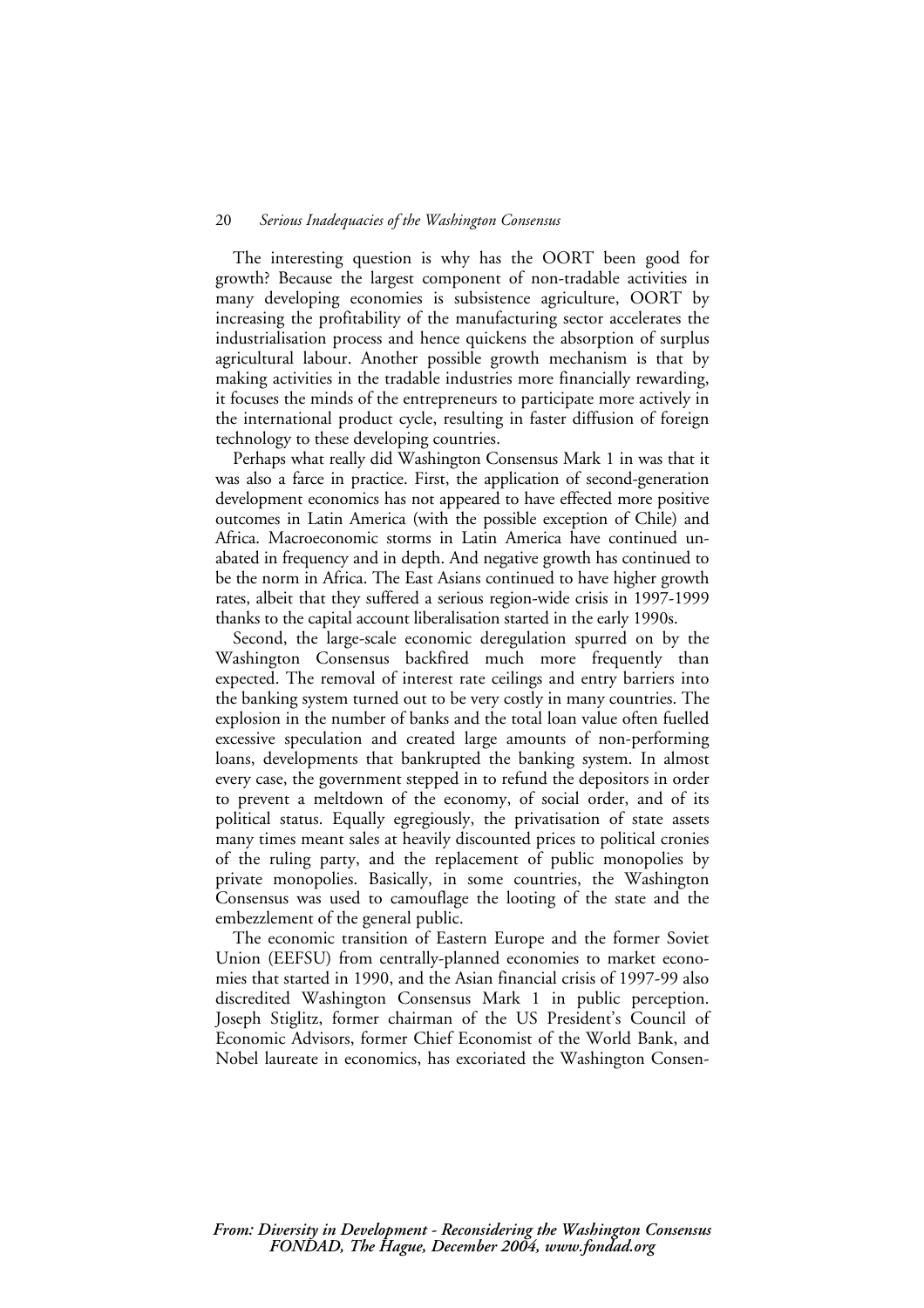sus-inspired IMF programmes for causing the sizeable output losses in both episodes. The collapse of the Argentinean economy in 2002 was particularly damaging because the IMF had taken credit earlier for the uncharacteristically strong growth that began with the establishment of the currency board on April 1, 1991.

One pretty widespread interpretation of the output decline in EEFSU is that their comprehensive deregulation did not create the expected improvements in welfare because these countries lacked the institutional infrastructure that was necessary for the satisfactory working of a market economy.<sup>14</sup> To cite a few examples of the long list of necessary capitalist (or, capitalist-style) institutions, the EEFSU in 1990 had:

- no independent, qualified judiciary systems to settle commercial disputes, enforce contracts, protect the rights of minority share– holders, enforce competition policies more conscientiously, and oversee orderly restructuring of bankrupt companies;
- no corruption-free, competent securities regulatory commissions to monitor the integrity of transactions in the stock markets, and improve the transparency of corporate governance;
- no effective, honest financial sector oversight boards to formulate appropriate risk-exposure standards for the financial industry, strengthen prudential regulations, and supervise adherence to these standards and regulations;
- no higher education facilities that could impart to existing and new managers the skills (e.g. accounting practices that are in accordance with international norms) that are necessary to run their enterprises in the new market economies.

In many countries, the government was in complete disarray, not only because the operational procedures of the bureaucracy lagged behind the sweeping legal changes, but also because the accompanying political revolution caused confusion over the lines of authority within ministries and over the division of responsibilities across the reorganised ministries. Furthermore, during this chaos, many bureaucrats took the opportunity to grab the state assets that they had supervisory responsibility for, thereby worsening the economic disintegration.

With this calamity in EEFSU so recent in memory, it was perhaps inevitable that one common knee-jerk diagnosis of the 1997 Asian financial crisis was that it had been caused by crony capitalism. In particular, the lack of arm-length transactions between the Asian banks and their biggest shareholders and borrowers (a situation enabled by

 $14$  See Cornia and Popov (2001).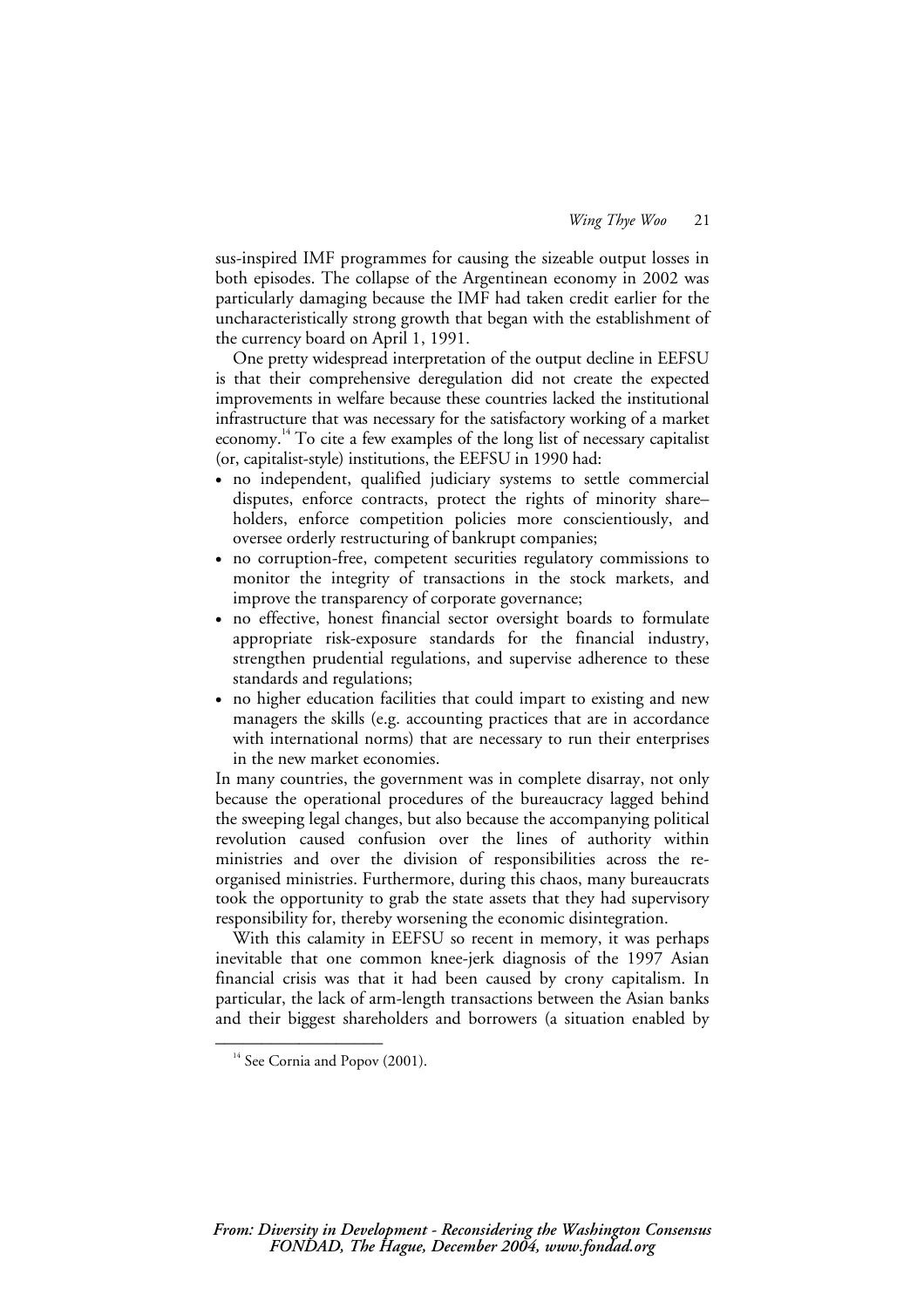the patronage practices of the political systems in these countries) resulted in irrationally large amounts of investments directed to highrisk projects, prestige projects, and projects kept viable by regulations. The meltdown of the Asian financial crisis came when investors fled into foreign assets upon recognition that the contingent losses had exceeded the fiscal ability and political willingness of the state to bail out these projects. The claim, in short, was that the absence of market infrastructural institutions (e.g. an honest, capable state financial supervisory body) had caused the East Asian economies to implode in the same way that the EEFSU had earlier.

Once caught in the mindset of "institution mania", the reason for the collapse of the Argentinean currency board is a no-brainer: the currency board was obviously the wrong economic institution for Argentinean circumstances, the right institution (by definition) would not have failed. Institutional mania has continued to strengthen since; it has now in fact become the new linchpin in the revised Washington Consensus. John Williamson, the primogenitor of the Washington Consensus, had this to say ten years after reporting the apparent phenomenon of intellectual convergence in the discipline of development economics:

I have a somewhat different view [from my critics e.g. Joseph Stiglitz] of what should be added to the Washington Consensus to make it a policy manifesto supportive of egalitarian, environmentally sensitive development ..... [My] emphasis would have been different; I would have focused much more generally on institutions .... The major advance of the 1990s stemmed from recognition that the central task of the transition from communism to market-based economies involved building the institutional infrastructure of a market economy. This realisation was complemented by a growing recognition that bad institutions can sabotage good policies. (Williamson, 2000, pp. 260-261).

The new mantra of the revised Washington Consensus (i.e. Washington Consensus Mark 2) is undoubtedly "get the institutions right". Washington Consensus Mark 2 might turn out to be no more correct than its predecessor but it is certainly much more ambitious in scope. It not only promises us a richer world but a fairer and greener one as well. Dani Rodrik (well-known for his rejection of the "get the prices right" approach) has vouched for the intellectual respectability of this new policy wisdom. He and his co-authors have produced empirical evidence to show that only institutions mattered for economic growth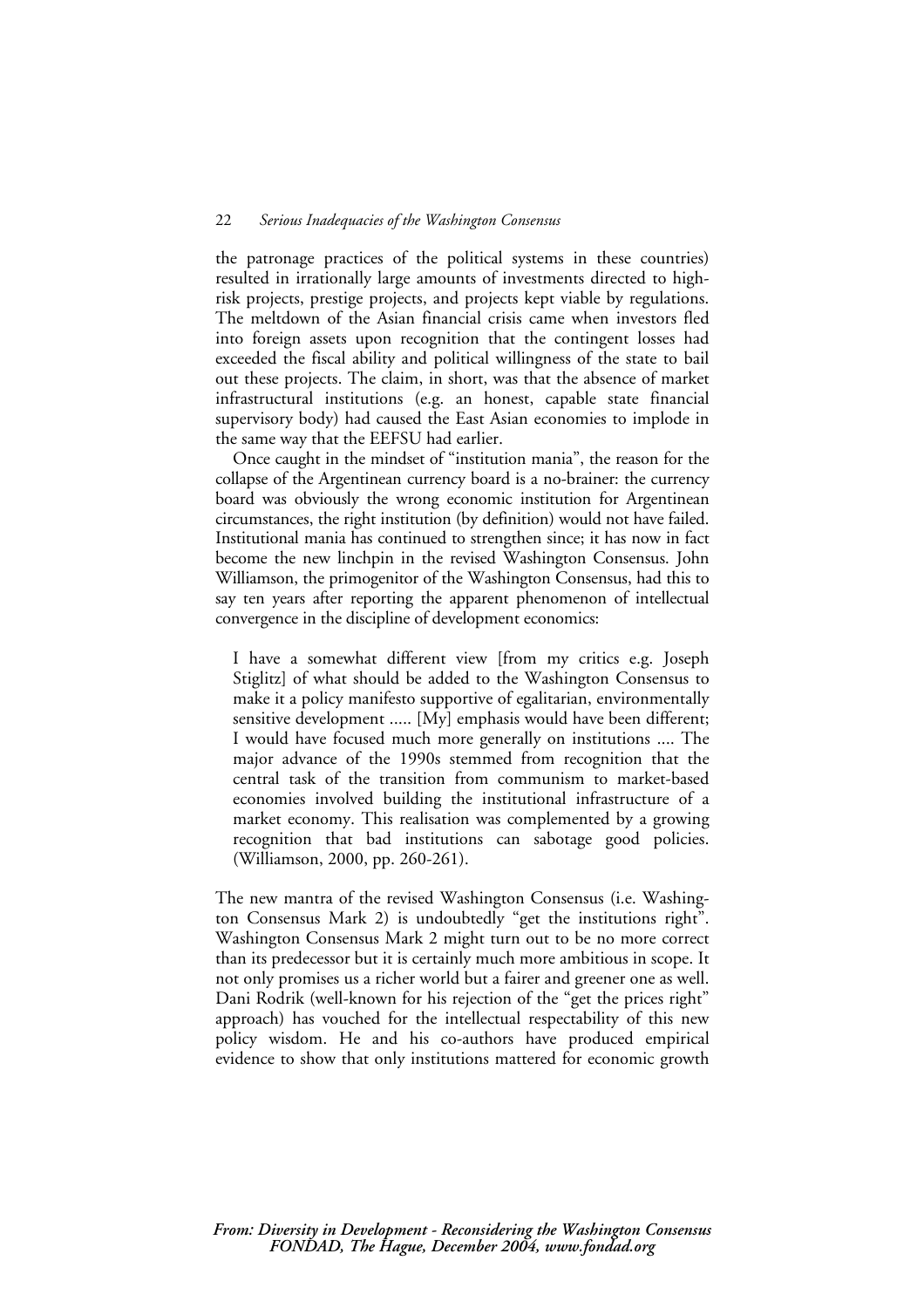("the quality of institutions 'trumps' everything else"); not trade regime, and not geography.<sup>15</sup>

This unearthing of the one variable that explains all that is about growth is certainly startling, especially since Dani Rodrik had always been on the forefront of reminding the development economics profession about how very much more remains to be understood, and how complex the world really is. However, what is equally startling about Washington Consensus Mark 2 but has received surprisingly little attention is that it has now reversed the role of the government. Washington Consensus Mark 1 concentrated on jettisoning the government out of economic life, and Washington Consensus Mark 2 now brings it back to the centre stage to be the conductor of the economic orchestra, providing and maintaining the infrastructure that enables a private market economy to operate effectively. The only crucial aspect on the state that Washington Consensus Mark 2 shares with Washington Consensus Mark 1 (in the literal sense) is: without the government, there will be no music to face.

### **4 A Critique of the Logical and Empirical Foundations of Washington Consensus Mark 2**

In our assessment, Washington Consensus Mark 2 is founded on two non-existent pillars:

• the single-variable explanation of growth; and

––––––––––––––––––

• the absence of good capitalist-style institutions (i.e. software like bankruptcy courts, transparent accounting standards) as the reason for the output collapses in EEFSU during 1990-1993, and in East Asia in 1997-1998.

We think that it is reasonable to start with the premise that economic growth is difficult to understand. If this were not the case, the whole world would be rich already. One enduring lesson that painful experience has taught scholars of economic growth is that the dazzlingly bright idea of the moment about what specific factor really causes economic growth will inevitably turn out to be just another blinding insight, where the cleverness of the idea blinds us temporarily to the partial nature of

<sup>&</sup>lt;sup>15</sup> Rodrik, Subramaniam and Trebbi (2002) wrote: "We estimate the respective contributions of institutions, geography, and trade in determining income levels around the world .... Our results indicate that the quality of institutions 'trumps' everything else."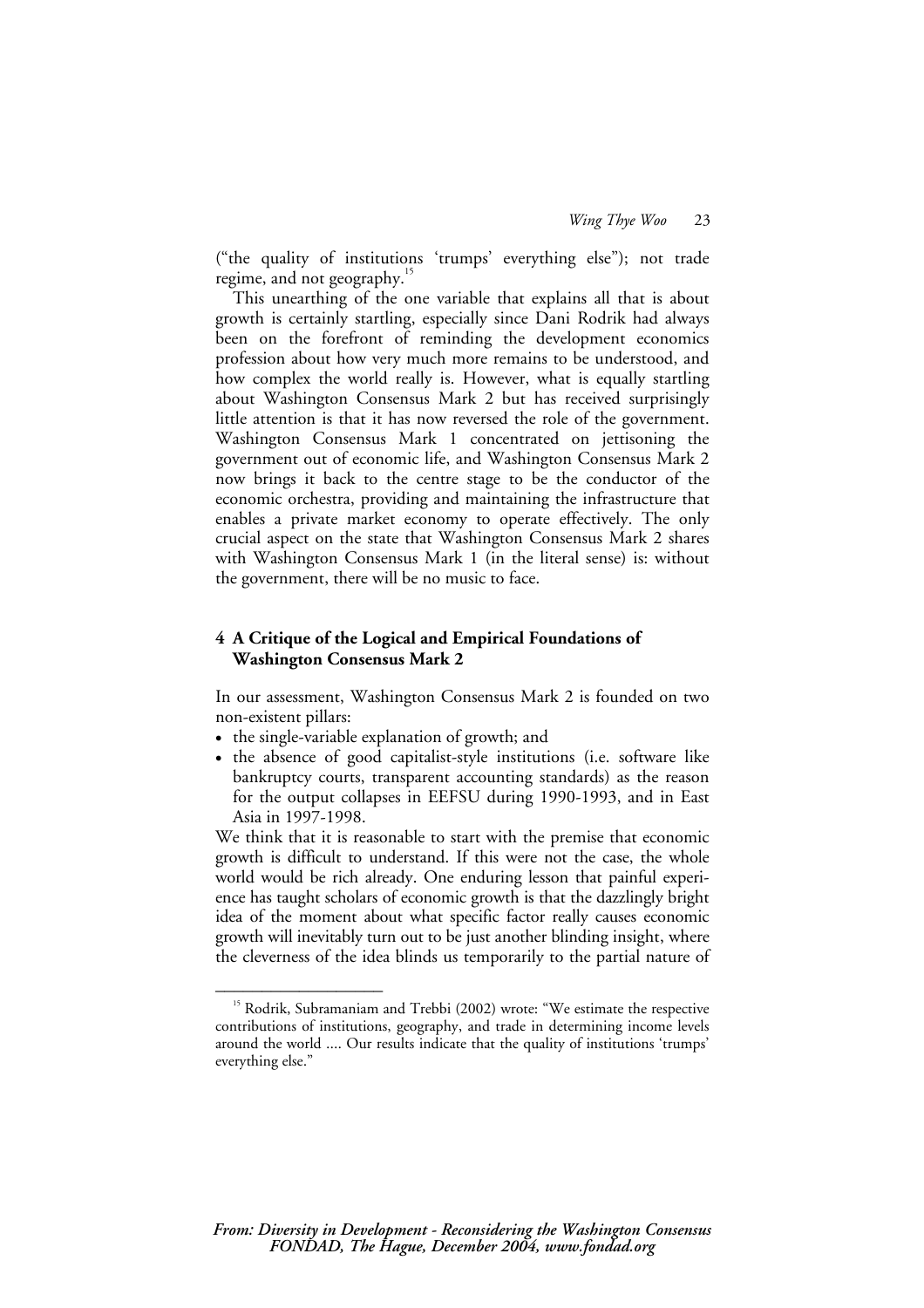the correctness of the explanation – applicable only to a small subsample of countries, and then only for a limited sub-period in their history. The one thing about economic growth that we can be reasonably sure about, despite our admittedly incomplete understanding of the phenomenon, is that no single variable, or two – or even three – variables, can constitute an adequate explanation. The most optimistic and kind remark that one can make about any big idea currently in vogue is that it deserves incorporation into the melting pot of ideas.

Assuming that we know at least four of the variables that influence economic growth, then one simple characterisation of economic growth could be equation (8):

$$
y = a_1 x_1 + a_2 x_2 + a_3 x_3 + a_4 x_4 + e \tag{8}
$$

where  $y =$  trend growth rate of output;  $x_i =$  factor  $i$ ;  $a_i =$  (relative) impact that factor *i* exerts on the growth rate; and *e* = residual factors (a measure of our ignorance).

However, because many examples suggest that economic growth could be a more complex process than the simple weighted sum of each individual factor, economic growth could well be a non-linear function of the four variables, as given, for example, by the sum of three composite terms in equation (9):

$$
y = \left[\sum_{i=1}^{4} a_i x_i\right] + \left[x_4 \sum_{i=1}^{3} b_i x_i\right] + c \left[x_1 x_2 x_3 x_4\right] + \varepsilon
$$
 (9)

where  $b_i$  and  $c$  are technical coefficients, and  $\varepsilon$  is the new measure of our ignorance.

Specification (9) is interesting because it allows large output changes to occur for a tiny change in any one of the  $x$ ; it also imposes prerequisites in order for a high growth rate to occur. The second and third composite terms become influential only when  $x_i$  switches from zero to a positive value; a real world equivalent of  $x_i$  could, for example, be "law and order". The third composite term has no influence on growth when any one of the *xi* is zero, denying economic growth the "synergy effects" from virtuous circle type of interactions.

In a context where many (say, *n*) variables determine the growth rate, one way that any single variable can be said to 'trump' all other variables is when the growth specification is of the form in equation (10):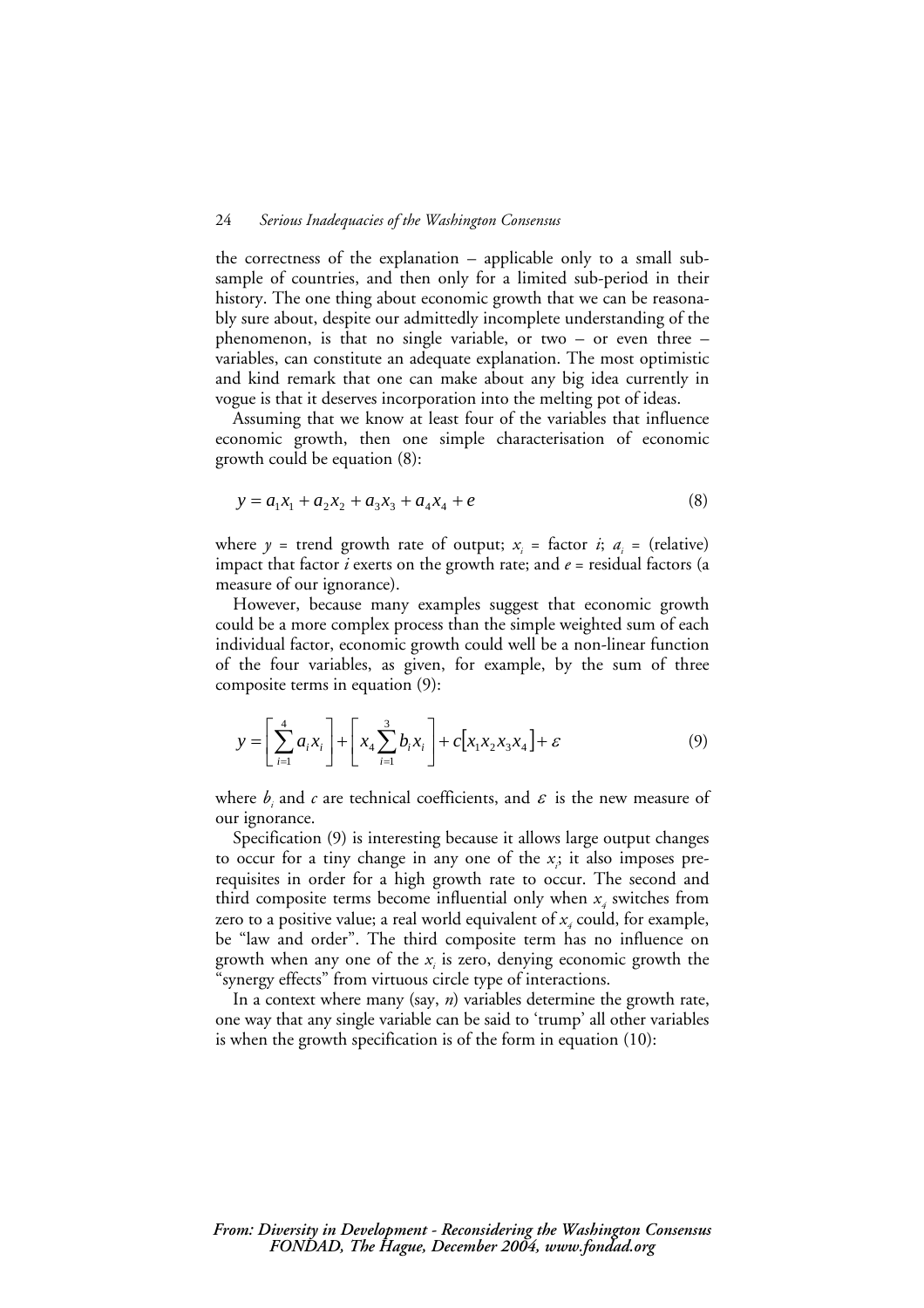$$
y = x_{\text{institution}} \left[ \sum_{i=1}^{n} b_i x_i \right] + \varepsilon \tag{10}
$$

As long as *xinstitution* is zero, *y* will always be zero regardless of the values of any of the *xi* . On *a priori* grounds, we reject equation (10) as lacking in intuitive appeal. On *a posteriori* grounds, we reject equation (10) on our past dismal experiences with single-variable explanations of growth, e.g. we have now gotten over the confusion that Confucian values constituted the cause of higher growth in East Asia vis-à-vis Latin America, and that class struggle is the only driver of history. In any case, it is certainly too early and imprudent to allow the single study by Rodrik, Subramaniam and Trebbi (2002) to resolve this single-variable issue.

The fact that China and Vietnam experienced rapid sustained growth upon their adoption of market-oriented reforms despite the same absence of effective capitalist-style institutions as in EEFSU shows that the institutional explanation for output fall in EEFSU might be of secondary importance. Let us quickly add that the growth performance across the two regions cannot be attributed to a difference in the speed of reform either. Both China and Ukraine implemented their reform gradually but output fell precipitously in Ukraine. Both Poland and Vietnam implemented "big-bang" reforms but output immediately soared in Vietnam.<sup>16</sup>

The real difference between the socialist states in East Asia and the formerly socialist states in Eastern Europe is that they had very different economic production structures at the time when they each initiated market reforms.<sup>17</sup> Vietnam and China were primarily subsistence peasant economies, with over 75 percent of their labour force in the agricultural sector, which was marked by widespread underemployment. Poland and Russia were on the other hand already urbanised, industrialised, fullyemployed economies, with state subsidies maintaining an overly large heavy industrial sector. Less than 20 percent of the Russian labour force was engaged in agricultural activities. Finally, China's reforms did not start in a situation with a severe macroeconomic crisis and a severe external debt crisis that required the implementation of an austerity programme.

 $16$  See Woo (2003).

<sup>&</sup>lt;sup>17</sup> See Sachs and Woo (1994), and Woo, Parker and Sachs (1996).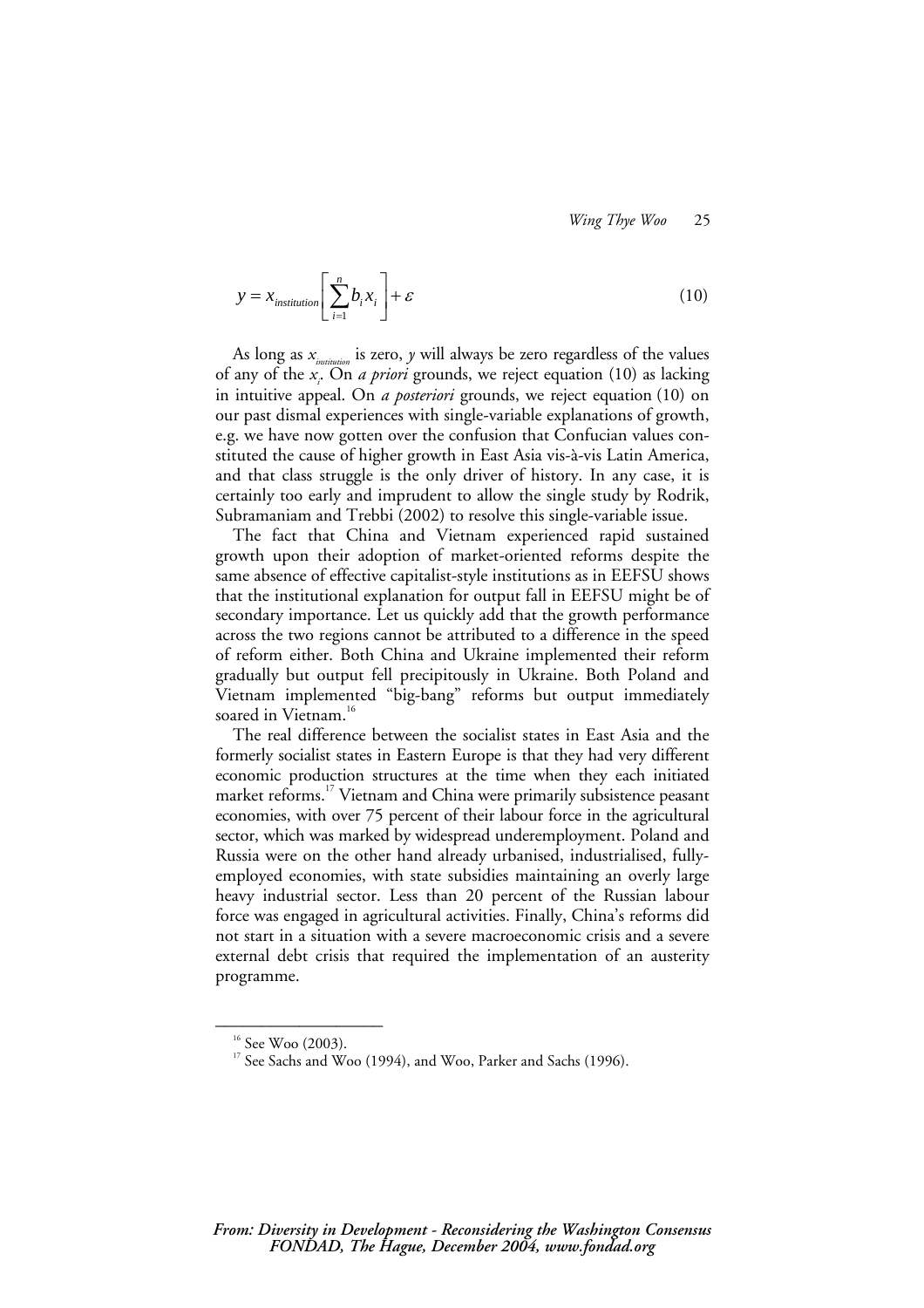When the economic reforms freed prices, cut state subsidies, and legalised the non-state sector, new rural industrial enterprises and new urban non-state service firms sprung up in China to employ the idle agriculture labour, while the artificially large heavy industrial sector in Poland and Russia collapsed because, first, the market-determined composition of demand did not require so much heavy industrial products, and, second, it was no longer receiving the same amount of subsidies as before.

The labour for the new Chinese enterprises came entirely from the agricultural sector. Workers in state-owned enterprises (SOEs) did not shift to the non-state enterprises because, thanks to various subsidies from the government, SOEs paid higher wages. SOEs provided generous pensions, and heavily-subsidised housing, medical coverage, child-care, food and recreational facilities. The Chinese peasants, receiving none of these benefits and consuming only one-third of what urban residents consumed, were hence only too glad to shift out of low-income agricultural activities to the new higher-income jobs (which paid less than SOE jobs but higher than agricultural jobs).

In Russia, over 80 percent of the population were urban residents and SOE employees. Furthermore, Russian farmers receive the same income as SOE workers. So when the new non-state sector was legalised, a SOE worker or farmer shifting into it would experience a drop in income because he would no longer receive the various subsidies and would pay taxes to support the subsidies to the SOEs. The point is that unless the subsidies to the SOEs are ended, there will be no voluntary movement by workers from the state enterprises to the new non-state enterprises.<sup>18</sup>

The very different results that we see in China, Vietnam, Poland and Russia immediately after the implementation of economic reform programmes came more from their differences in economic structure than from the presence of effective capitalist-style economic institutions in China and Vietnam, and their absence in EEFSU. China's reform problem is the classic development problem of moving surplus agricultural labour into industries, while Eastern Europe's and Russia's reform problem is the classic adjustment problem of moving employed

<sup>&</sup>lt;sup>18</sup> The fact is that, unlike in Russia and Poland, there was no flow of workers from China's SOEs to the new non-state enterprises. The proportion of the Chinese labour force employed by state-owned units was 18 percent in 1978 and it was still 18 percent in 1992. This means that there were 32 million more Chinese working in state-owned units in 1992 than in 1978.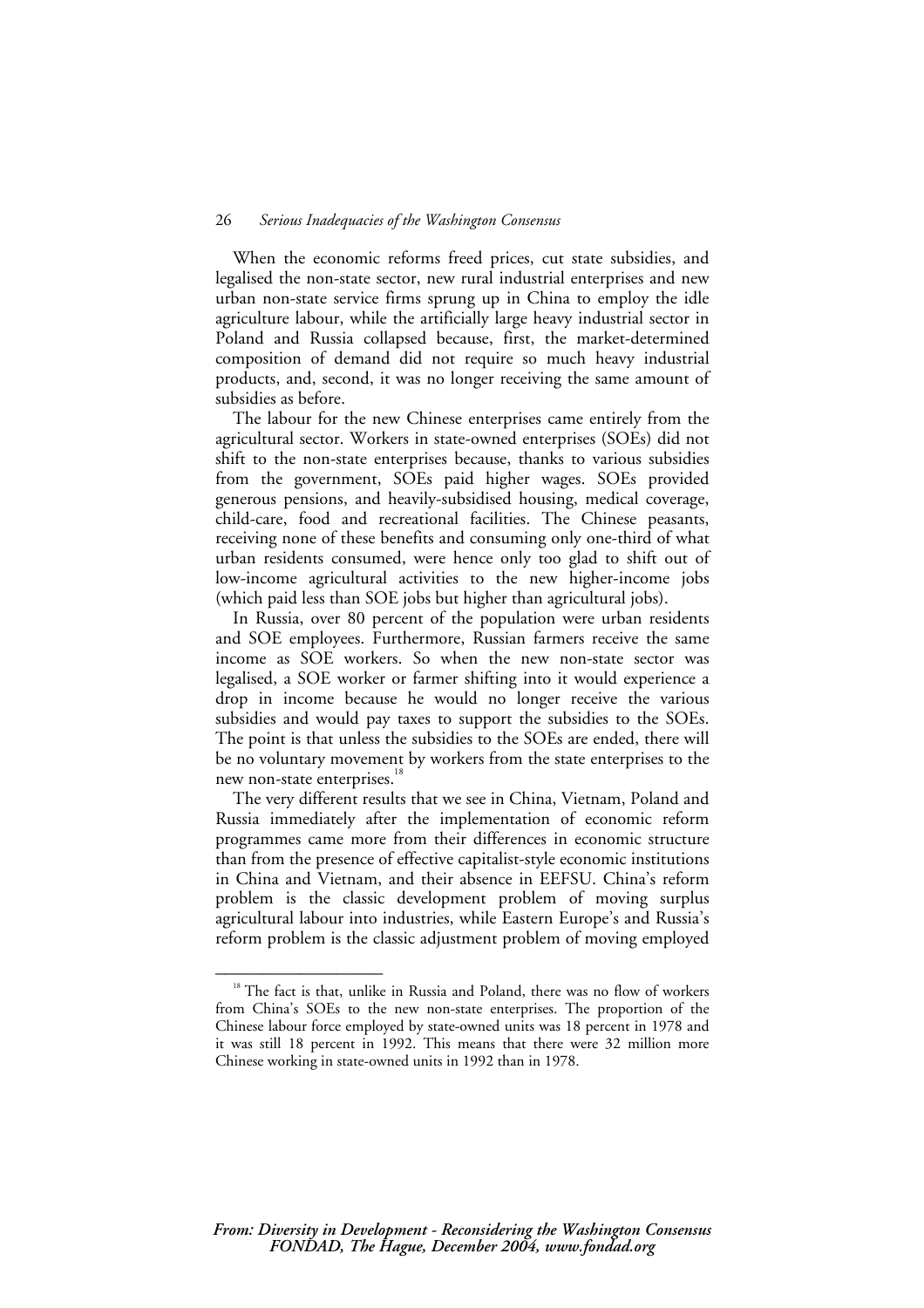labour from uncompetitive industries to newly-emerging efficient industries. The fact is that economic development is easier than economic adjustment, both practically and politically, even in the absence of efficient capitalist-style institutions.

How about the "inadequate institutions (soft rot)" explanation for the Asian financial crisis? Well, there is an alternative to it: the financial contagion (speculative mania) explanation. The claim of this alternative explanation is that just as external creditors had been excessively optimistic about economic prospects earlier in 1994-1996, they became overly pessimistic at the end of 1997.<sup>19</sup> If irrational exuberance exists, as Alan Greenspan warns, then irrational melancholia must also occur occasionally.

The simultaneous nature and the regional nature of the financial crisis suggest that weak internal economic fundamentals cannot be the only significant explanation of the crisis. It is hard to believe that the soft rot in the different countries would coincidentally cause these neighbouring economies to collapse within a few months of each other. Such coincidence would be as plausible as the facetious suggestion that the warranties for Asian capitalism had simultaneously expired in mid-1997. We think that it is more reasonable to conclude that while soft rot existed in different degrees in all Asian countries, it was a financial contagion that brought about the crisis. $20$ 

Enough time has passed that we can now say with greater certainty that financial panic is a better explanation for the Asian financial crisis than the soft rot explanation. This is because if the crises were caused by soft rot, then economic rebound would occur only after fundamental economic restructuring has been largely accomplished. In short, the soft rot explanation would necessitate a U-shape movement in GDP. On the other hand, if financial contagion were the primary reason for the economic collapse in these countries, then their output would rebound right after the panic is over. This was the experience of Argentina in 1995, Mexico in 1995, and Turkey in 1994 when they

 $19$  The facts are that foreign capital inflows into these four countries had been increasing every year since 1991, and heavy capital outflows from Indonesia, Malaysia and Korea started only in the last quarter of 1997. The outflow was so large in the last quarter that the net inflow for the whole year was negative. The reversal in capital flows between 1996 and 1997 amounted to about 10 percent of

 $t^{20}$  The existence of speculative mania does not mean the violation of the rational expectations assumption (that agents exploit their information sets optimally and know the economic structure). Woo (1987) gives evidence of rational speculative bubbles in foreign exchange markets.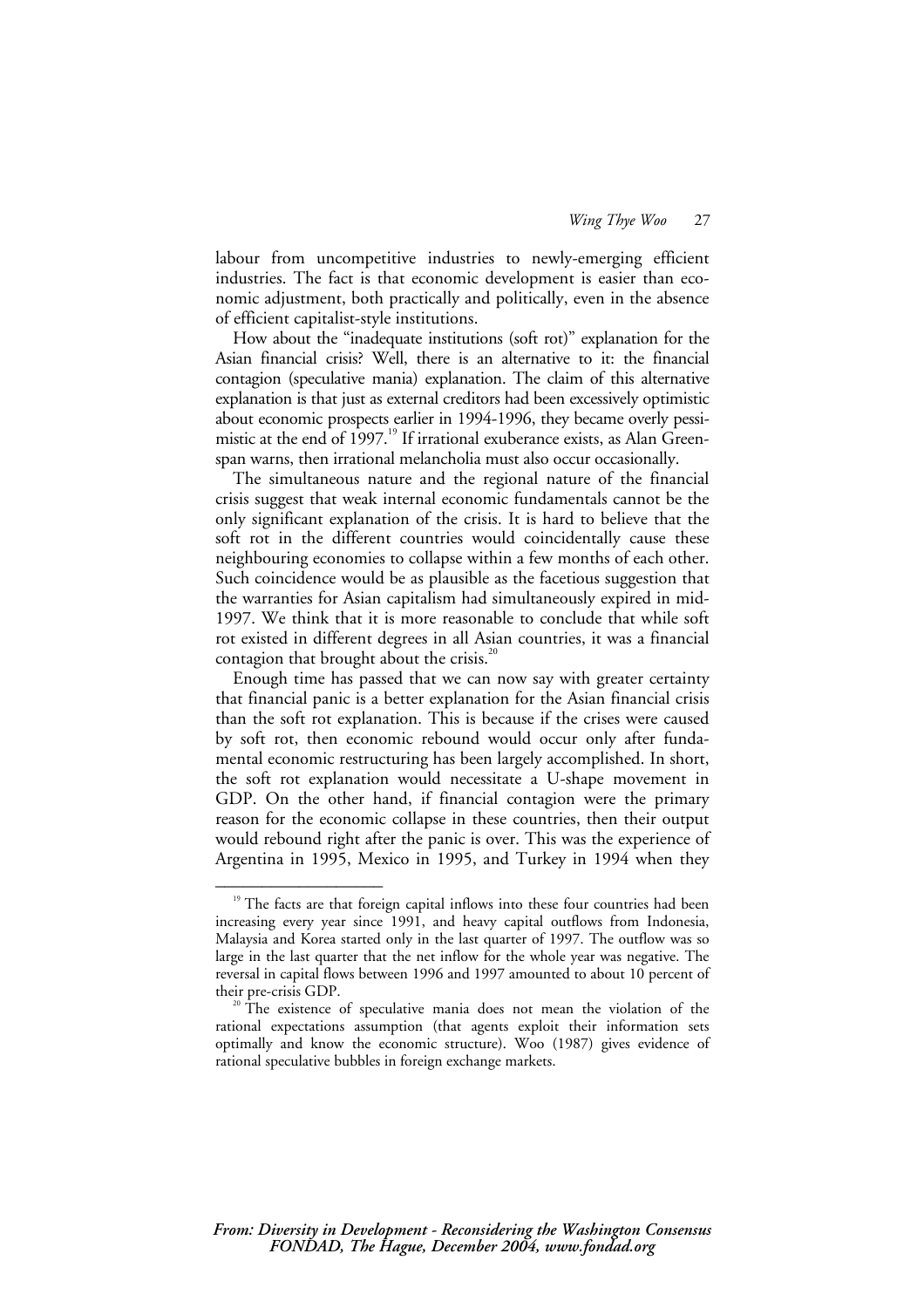experienced financial panics. The financial contagion explanation would predict a V-shape in GDP movement, and this is exactly what happened in Korea, Malaysia, and Thailand in 1999-2000.<sup>21</sup>

We have examined the flawed institutions explanation for the output losses in EEFSU and in the Asian financial crisis, and in each case we have found more convincing alternative explanations. This implausibility of Washington Consensus Mark 2 at the intuitive *a priori* level, and as the explanation for the EEFSU and Asian crises of the 1990s leads us to conclude that the complexity of the world cannot be usefully understood by constantly searching for the single truth that would set us free in a richer, fairer and greener world.

#### **5 Beyond the Washington Consensus to Misunderstand the Poor**

It is a rather big mystery why economists have generally paid very little attention to the role of geography in economic development even when, on a global scale, the wealth of nations is well characterised by two geographical divides. The first geographical divide emphasises differences in ecological conditions: the temperate zone versus the tropical zone. The second geographical divide emphasises differences in the ability to conduct international trade: the coast versus the interior.

The empirical validity of the temperate–tropical divide is supported by the fact that over 90 percent of the world's poor lives between the Tropic of Cancer and the Tropic of Capricorn. The result is a GDP per capita (PPP-adjusted) of \$3,326 in 1995 for tropical economies, and \$9,027 for non-tropical economies. This strong correlation between ecological zone and income level is not a new observation in economics, e.g. Lee (1957) and Kamarck (1976), but it has not been a major analytical organising principle in development economics.

The coast-interior dichotomy highlights the importance of transportation costs in determining a country's participation in the international division of labour. In the industrial age, water transportation has the lowest cost for moving goods over extended distance. The growth effects of trade are well known, beginning with Adam Smith's observation that productivity improvements are enabled by the greater division of labour that, in turn, is enabled by the expansion of the market. The clear policy lesson here is that investments in physical infrastructure

<sup>&</sup>lt;sup>21</sup> See Woo (2000a, 2000b), and Woo, Sachs and Schwab (2000) for details on the Asian financial crisis.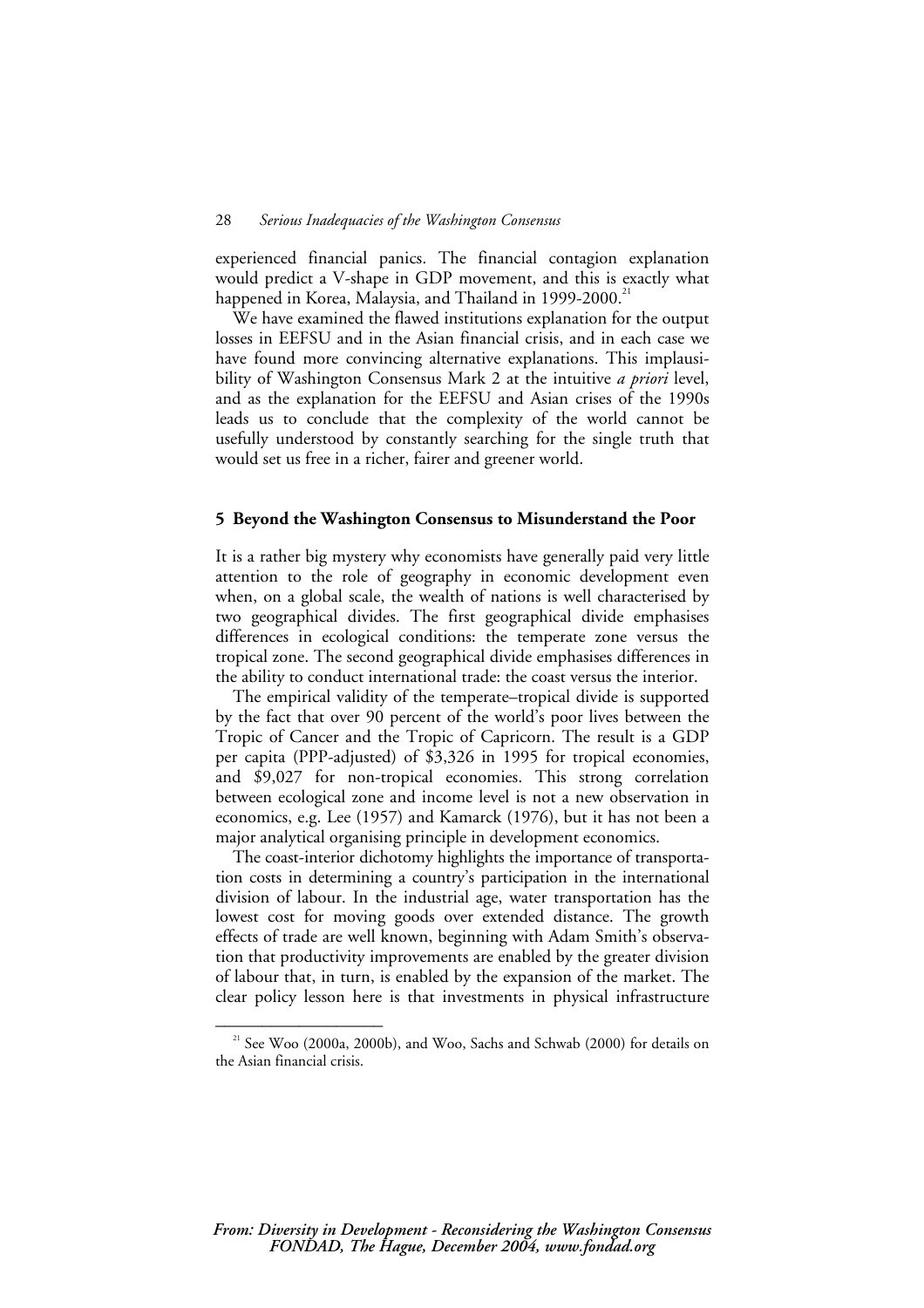and transportation technology can change the comparative advantage of a region.

The above configuration of spatial inequality suggests to us the possibility that both of these geographical divides are a combination of independent causes of economic wealth and of proxies for some important determinants of economic prosperity. For example, there could be a "biological" dimension to the growth phenomenon as proposed by natural scientists. In the book, *Guns, Germs and Steel*, the physiologist Jared Diamond (1997) has demonstrated that many types of innovation (especially those in agriculture and construction) are not transferable across ecological zones. So, in ancient times, while improved varieties of crops and beasts of burden could spread from Northern Asia in the East to Europe in the West (and vice versa), they could not be transmitted from the temperate zone in North America to the temperate zone in South America because of the intervening tropics. Biological endowments also matter. Most areas of Asia and Europe have more naturally pliable livestock (horses and cows) that can be harnessed to help in war and production. The African equivalent of those animals, for example, zebras, hippopotamuses, antelopes, and wildebeests, have proved themselves, up to today, resistant to efforts to turn them into beasts of burden. Even the African elephant is temperamentally uncooperative compared to its Asian cousin.

Some economists, Landes (1998), Engerman and Sokoloff (1997), and Gallup, Sachs, and Mellinger (1999), have begun to incorporate the new insights on physical geography to explore whether physical geography was an overarching explanation of economic performance. For example, Bloom and Sachs (1998) presented rigorous statistical testing to conclude that the virulence of diseases and the limited potential for large gains in agricultural productivity in the tropics are the key obstacles to economic development in most areas of Africa.<sup>22</sup>

This biology-based analysis is of course not the only recent attempt to explain the upward income gradient that begins at the equator. Institutional mania has struck here as well. Hall and Jones (1999) have suggested instead that the distance from the equator proxies for the relative

 $22$  It is therefore noteworthy that the southern border of China extends only a few miles beyond the Tropic of Cancer. Is it more than coincidental that after one thousand years, 800 B.C. to 200 A.D., of aggressive southward expansion from the Yellow River valley, the Chinese southern border has not changed for about one thousand eight hundred years? The borders stooped at approximately where the tropical zone, i.e. the malaria zone begins.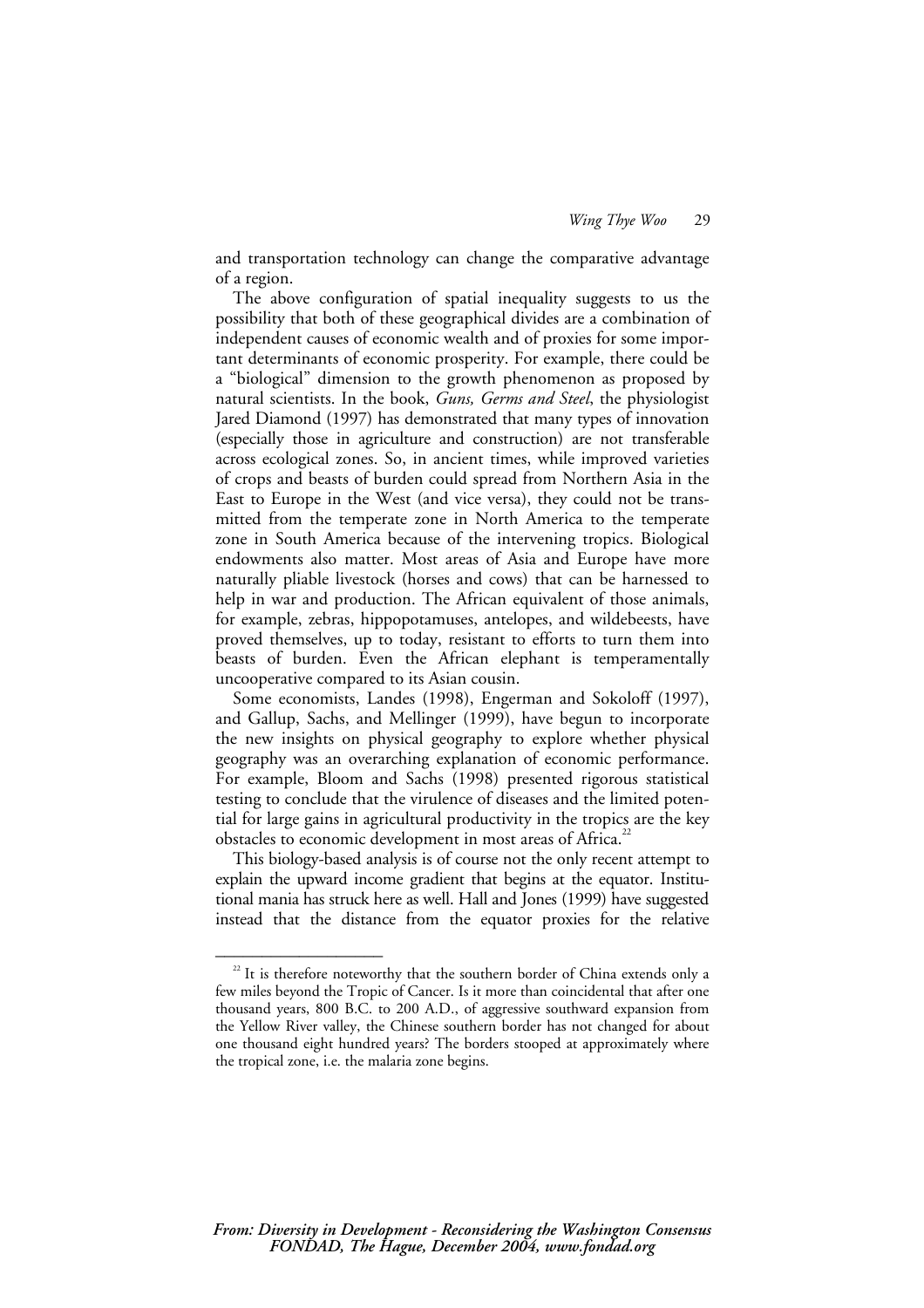penetration of European economic institutions and that European-style economic institutions are the ultimate engines of growth.

How plausible is the explanation of the institutional fundamentalists? Well, if they are right, then it is quite inscrutable that Japan is considerably richer than Nigeria and Mexico. Japan is further away from Europe and North America than Nigeria is from Europe, and, furthermore, Nigeria, being a former British colony, had direct transfer of institutions from Britain. Mexico is right next to the United States, and it had also undergone a total transformation to European institutions three centuries before the 1868 Meiji Restoration in Japan.

There is clearly no shortage of explanations for spatial income disparity and its durability. The great surfeit of views is suggestive of inadequate understanding about this phenomenon and of confusion about what to do about it. What is clear, however, is that the successful development strategies of some countries cannot produce the same salubrious results when implemented in other national settings. When China opened some coastal pockets for foreign direct investment, these Special Economic Zones (SEZs) quickly blossomed into vibrant export platforms and created backward linkages with the immediate hinterland. When landlocked Mongolia turned the entire country into a free trade and investment zone in the late 1990s, however, the inflow of foreign capital was a mere trickle compared to China's experience. The specific lesson in this case is that the time-tested effective growth policy package for a coastal economy, and minor modifications of it, are unlikely to work for an interior economy.

Hereby, we see another fundamental flaw in the Washington Consensus development paradigm touted by the international financial and development institutions. Their development paradigm is most effective for small economies like Hong Kong and Singapore and for mid-size economies like Korea, Malaysia, and Taiwan (with easy access to shipping) which can participate fully in the international division of labour, and which had earlier accumulated relatively high level of human capital stocks (measured in education and health terms). When we review, in the context of Swiss economic history, the largely dismal growth performance of landlocked Bolivia, Burundi, Laos, Mongolia, Nepal, Rwanda, and Zambia, it appears that their fates are very much dependent on the growth rates and prosperity levels of their surrounding neighbours. But then these countries are all surrounded by other poor countries. In the absence of high demand by the neighbours for their products, we think that dealing successfully with the developmental changes arising from physical isolation and local disease vectors are just as important as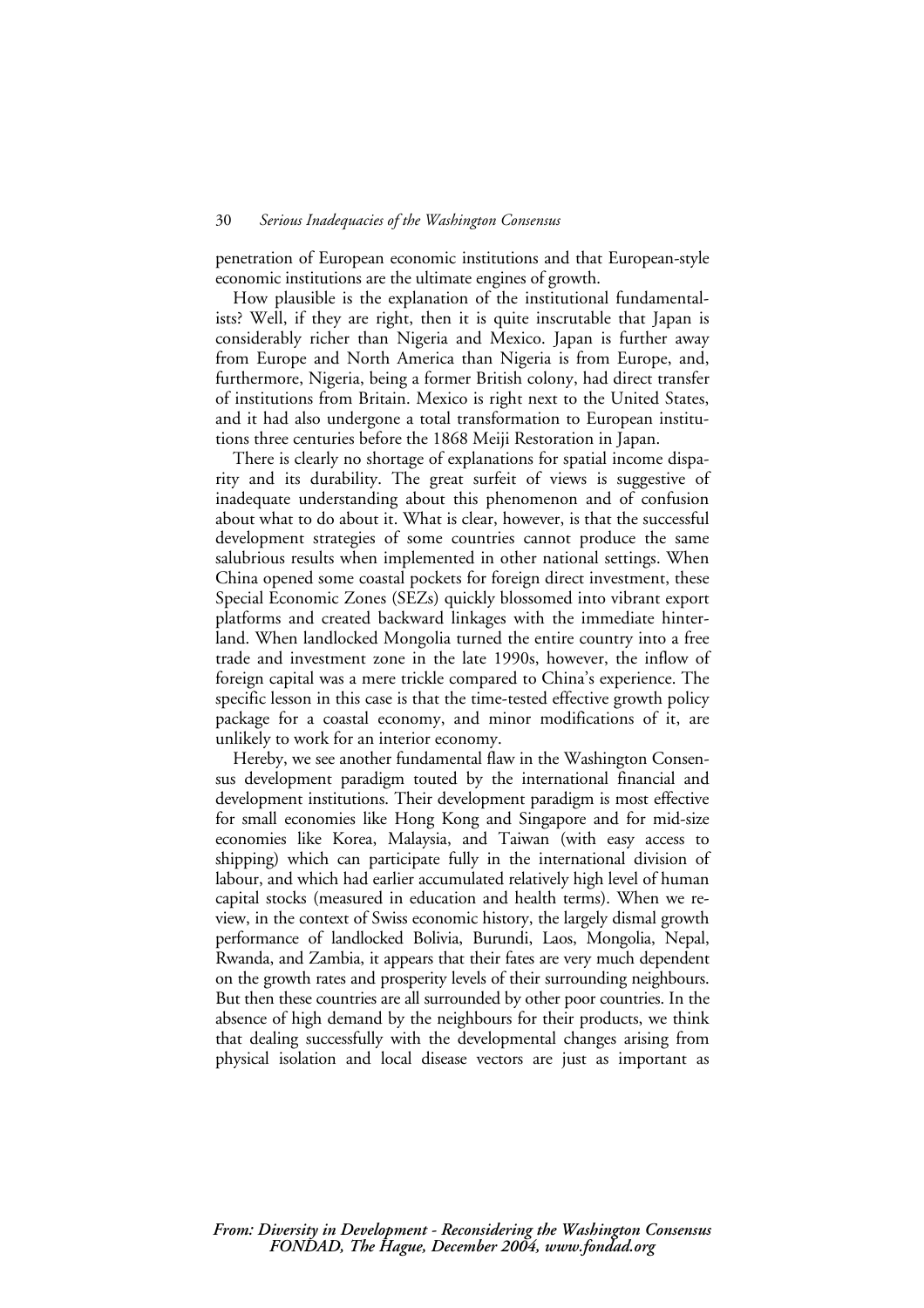"getting the prices right" and "getting the institutions right".

However, it is also clear from history that geography need not be destiny. Our guarded optimism is based on the fact that every geographically large country in the world has enduring pockets of regional poverty, e.g. Northern Shaanxi in China, Chiapas in Mexico, Madura in Indonesia, but the United States has been successful in reducing this problem. Despite the great geographical diversity of the United States, the per capita income in different states has actually been converging to a common income level; or, in technical parlance, there is unconditional convergence of income within the United States. Even more optimistically for the developing world, the process of unconditional convergence of income has also been verified for Western Europe.

Our optimism, however, is tempered by the knowledge that the process of absolute convergence of income is not operating within China. Most studies on China's regional growth have found the existence of conditional convergence instead, which is that China could be described as a collection of regions each with a different long-run equilibrium income level, and provinces within each region are converging to its own region-specific equilibrium income level. There are, however, also studies, e.g. Démurger, Sachs, Woo, Bao, Chang, and Mellinger (2002), that found no reliable evidence of any kind of income convergence, whether unconditional or conditional.

There was nothing automatic about the catching up phenomenon in the United States, it occurred because of the massive state investments in the poor regions, e.g. rural electrification, an extensive national transportation system, large-scale water works projects implemented through the Army Corp of Engineers, the widespread land grant university system at the state level. The establishment of land grant universities in the poorer states was particularly important because it not only increased human capital formation but also mobilised science to overcome the ecology-specific barriers to higher productivity yield in agriculture and to better health within the local populations.

This comparative regional development experience in the United States and China reveals two more fundamental flaws in the Washington Consensus development prescriptions: (i) no recognition of the poverty trap phenomenon; and (ii) no acknowledgement of the importance of technical innovations.

The Washington Consensus believes only in self-help, it has no mention of foreign aid at all. Presumably, its position is that foreign assistance might accelerate the income convergence process but the country's actions alone will be enough to initiate this process. To see that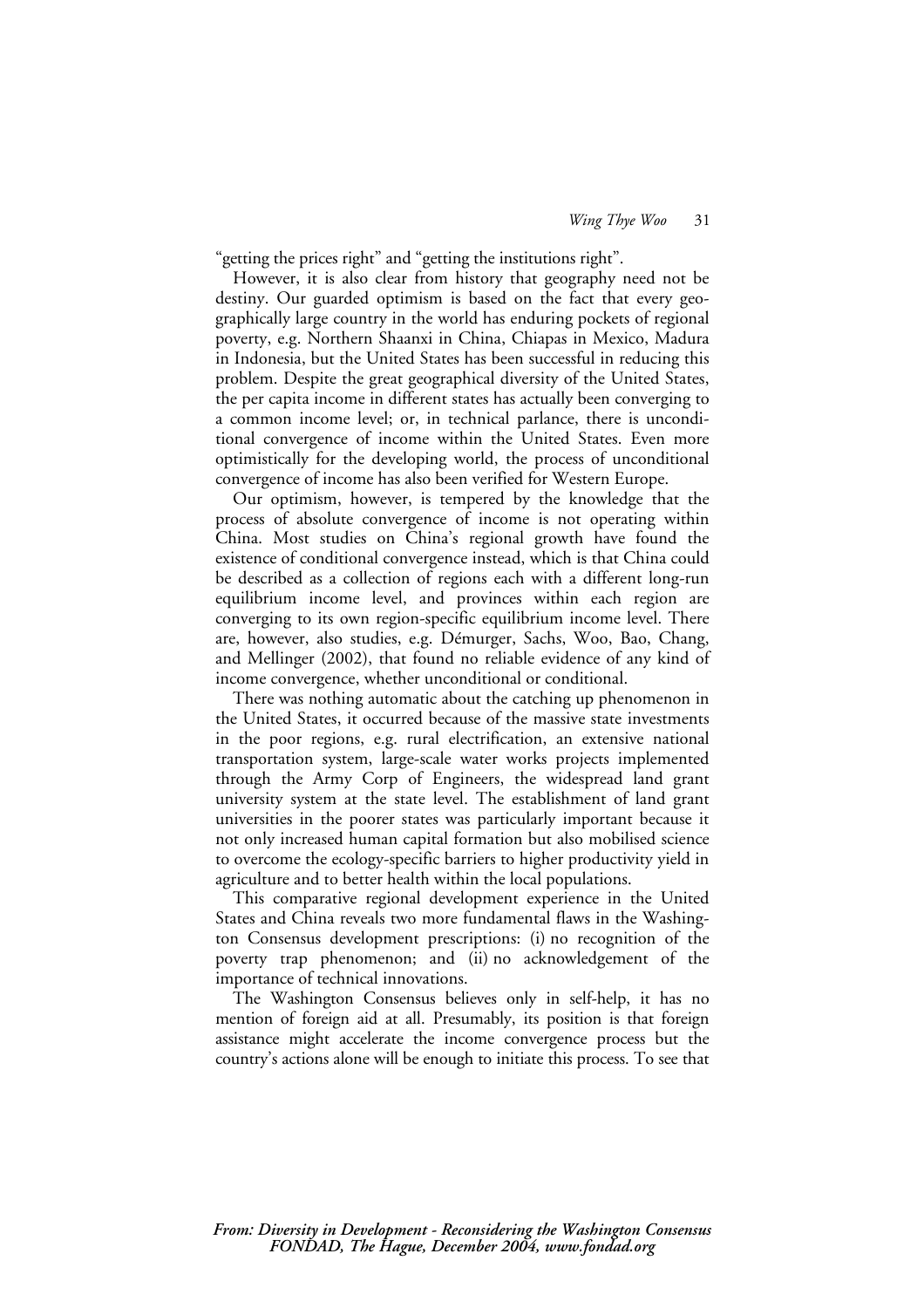the Washington Consensus position is wrong, we ask: why hasn't China already undertaken the same large-scale regional investments that the US did in the early parts of the 20th century? The answer is straightforward: China has not been able to afford to make these investments until recently. China had to wait until the economic deregulation, and the resulting integration of the coastal provinces into the international division of labour had created so much new wealth (not at the expense of the inland provinces) that it finally had the fiscal ability do so. China is solving its regional poverty through self-help only in the sense that the richer provinces are subsidising the poorer ones (as the US did in the past), it is not relying on each province to pull itself up by its own bootstraps solely through the tonic mix of right prices and right institutions.

If we now consider an extremely destitute medium-size country that has no vibrant income growth in any of its provinces, the scope for cross-region subsidies is non-existent. It is therefore conceivable that some desperately poor countries are caught in poverty traps from which they cannot escape because they are too poor to make the critical amount of investments that will free them from the interlocking vicious cycles of illiteracy and poverty, and of disease and poverty.<sup>23</sup> Unless the rich nations are willing to live up to their moral obligations and grant sustained aid to change what Ocampo (2004) has called the "framework conditions" of these penurious societies, these societies will remain mired in misery.

We suspect that many sub-Saharan countries, especially the landlocked ones like Malawi, Burkina Faso, and Zambia, are caught in the bind of poverty traps. Good internal governance (with both prices and institutions being right) alone will not generate a satisfactory rate of sustained growth; it has to be supplemented by adequate external aid in order for faster growth to happen. The self-help logo of the Washington Consensus, when used indiscriminately, can serve as a cover for moral callousness.

 $23$  One side of the disease-poverty circle is that people fall sick, incur expenses that thrust them into debt, possibly lose their jobs because of sickness-induced low performance or absenteeism, and finally sink into poverty. The other side is that poor people cannot afford the required medical care and preventive screening, and fall sick more frequently (and, possibly also become sick more seriously) compared to the non-poor. The illiteracy-poverty vicious cycle can operate across generations rather as well as within a generation. The extremely poor cannot afford to educate their children, and in the absence of work skills these children obtain only the lowest-paying jobs or become subsistence farmers.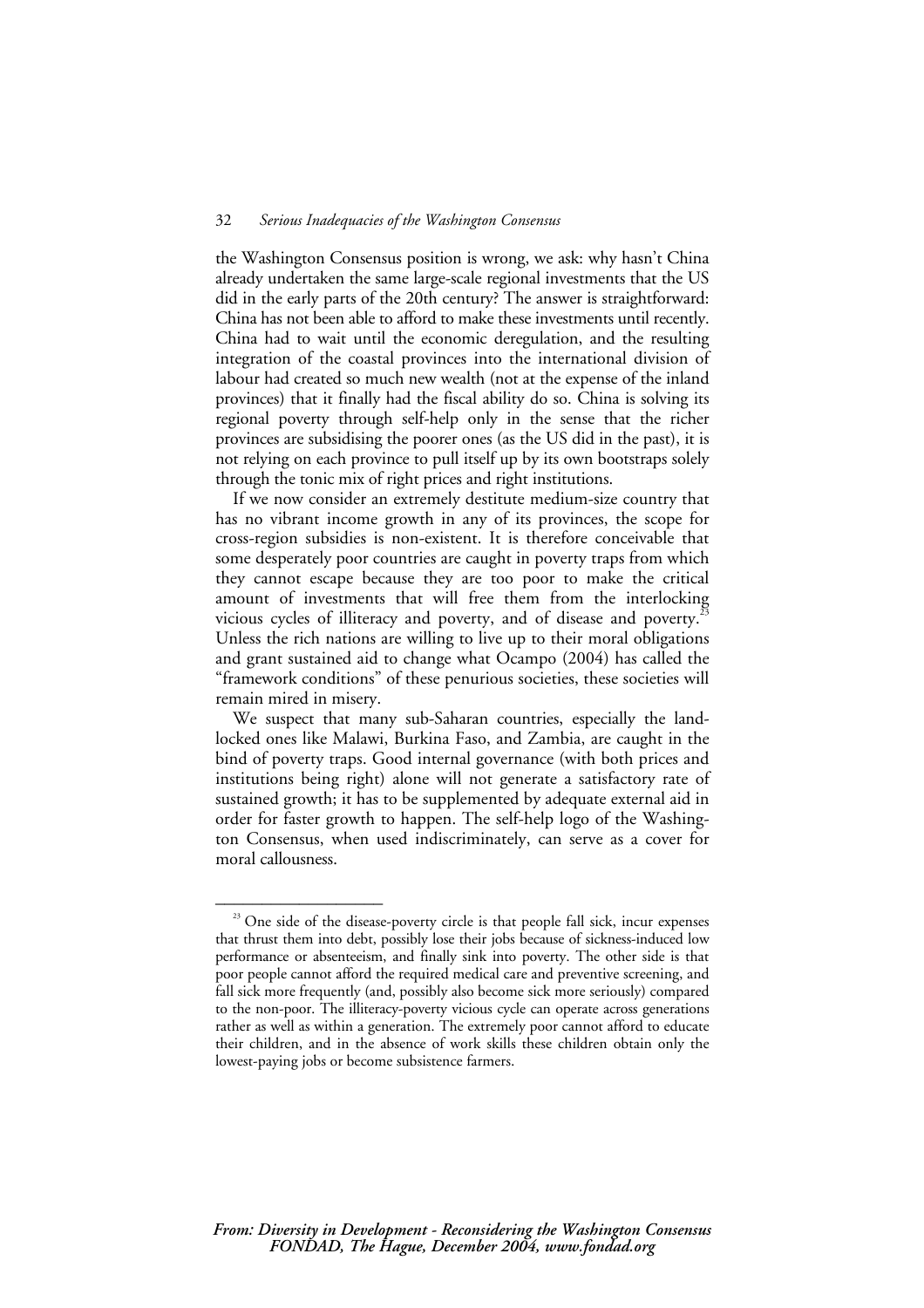The second fundamental failing of the Washington Consensus revealed by the US-China comparison (particularly, the founding of the extensive land grant university system) is its static view of the economic process. This failure of the Washington Consensus can be characterised as "seeing the forest but not the trees". Specifically, while the Washington Consensus imputes numerous positive growth effects to increasing the degree of trade openness as measured by the export-GDP ratio, and points out that East Asia is more trade oriented than Latin America (see Appendix, Figures 1 to 3),<sup>24</sup> it has not noticed, that the export composition of East Asia shows even greater economic dynamism than the rise in the export-GDP ratio (see Appendix, Figures 4 to 11).

In East Asia, higher value added manufactured exports have been displacing lower value added manufactured exports (and, in some cases, agricultural exports) very rapidly, whereas in most of Latin America, the composition of manufactured exports has been stable even when there is the rise in the export-GDP ratio.<sup>25</sup> Mexico is the only large country in Latin America that shows the East Asia trait of the rise in the export-GDP ratio being driven by high value added manufactured exports – a development that began in 1987 and intensified in 1993 when NAFTA was established.<sup>26</sup>

The rapid evolution in the composition of manufactured exports in Korea, Taiwan and Malaysia reflects the steady and dramatic pace of industrial upgrading in these countries. This continual transformation of their production structures reveals the effectiveness of the technology policies adopted there. These countries have adopted aggressive concessionary policies to incubate high-tech firms, and to attract high-tech investments by multinational corporations. The upshot is that the

<sup>&</sup>lt;sup>24</sup> The average export-to-GDP ratio for East Asia went from 35 to 63%, for Africa from 22 to 29%, and for Latin America from 9 to 20%, see Appendix, Figure 1. For this calculation, East Asia consisted of Hong Kong, Indonesia, Korea, Malaysia, Philippines, Singapore and Thailand; Africa of Gabon, Ghana, Cote Ivoire, Kenya, Nigeria and Senegal; and Latin America of Chile, Colombia

and Mexico. Taiwan, Argentina and Brazil were excluded because of missing data. 25 For example, see Appendix Figure 4, when (Manu/Total) of Argentina rose from 11% in 1970 to 30% in 1997, (Manu A/Total) went from 6% to 13%, and (Manu B/Total) from 5% to 13%. The result was only a minor change in Argentina's composition of manufactured exports. Whereas in Korea's case, as (Manu/Total) stayed about the same over the 1970-1997 period (76% in 1970 and 71% in 1997), (Manu A/Total) fell from 54% to 22%, and (Manu B/Total)

 $26$  See Appendix, Figures 2 and 11.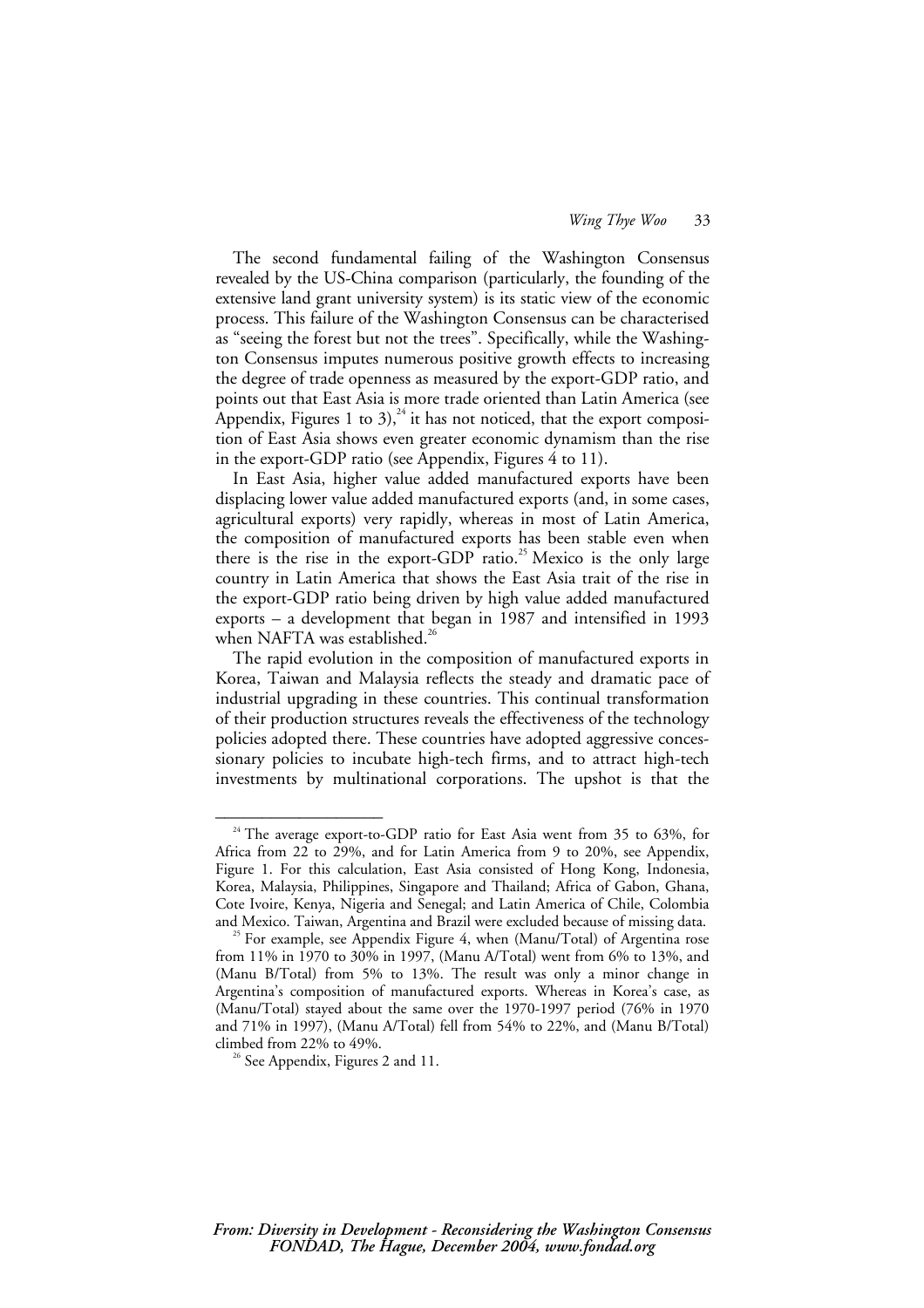typical Latin American country is richer than the typical East Asian country, but the technology level of the former is lower! For example, Table 2 shows that the sample of Argentina, Brazil, Chile and Mexico is 48 percent richer than the sample of Malaysia, Thailand, and Philippines, but the technology level of the former is 24 percent lower than that of the latter. So the usual image of East Asia being more *laissez faire* than Latin America is certainly not true. Latin America either does not have a technology policy, or has one that does not work as desired, e.g. the standard import-substituting industrialisation policy is a *negative* technology policy because it discourages participation in the international product cycle. $27$ 

In short, what has been described as trade-led growth in East Asia could instead be called science-led growth. For many of the leastdeveloped economies, where agriculture would continue to be the mainstay of their economies, employing the bulk of the population, the developed countries should focus a large part of their increased aid on raising agricultural productivity and demand for the agricultural output through the application of science, establishing regional agriculture research centres for each of the distinct ecosystems in the least-developed countries (e.g. tropical monsoon region of East Asia, high plateau area of Latin America, and tropical grassland territory of Africa) to:

- conduct research on new seed varieties (including agro biotechnology), new approaches to water and environmental management, and new approaches to agricultural mechanisation;
- improve the local livestock through cross-breeding, and through better access to veterinarian services;
- enhance agriculture extension services to assist farmers in adopting new technologies;
- develop new processed-food products (e.g. new fruit drinks, new vegetable stuffing) from the agricultural products of these leastdeveloped countries.

A key component of a science-led growth strategy for the developing countries is the mobilisation of their universities to be drivers of growth. The donor community should expand and upgrade these universities, especially their agricultural, scientific and technical departments. The universities should adopt incentive schemes to promote universitybusiness partnerships that improve production techniques, and develop

 $27$  For a recent discussion about the state of innovation systems and technological development in Latin America and the policies required to strengthen them, see Chapter 7 in ECLAC (2002), and Chapter 6 in ECLAC (2004).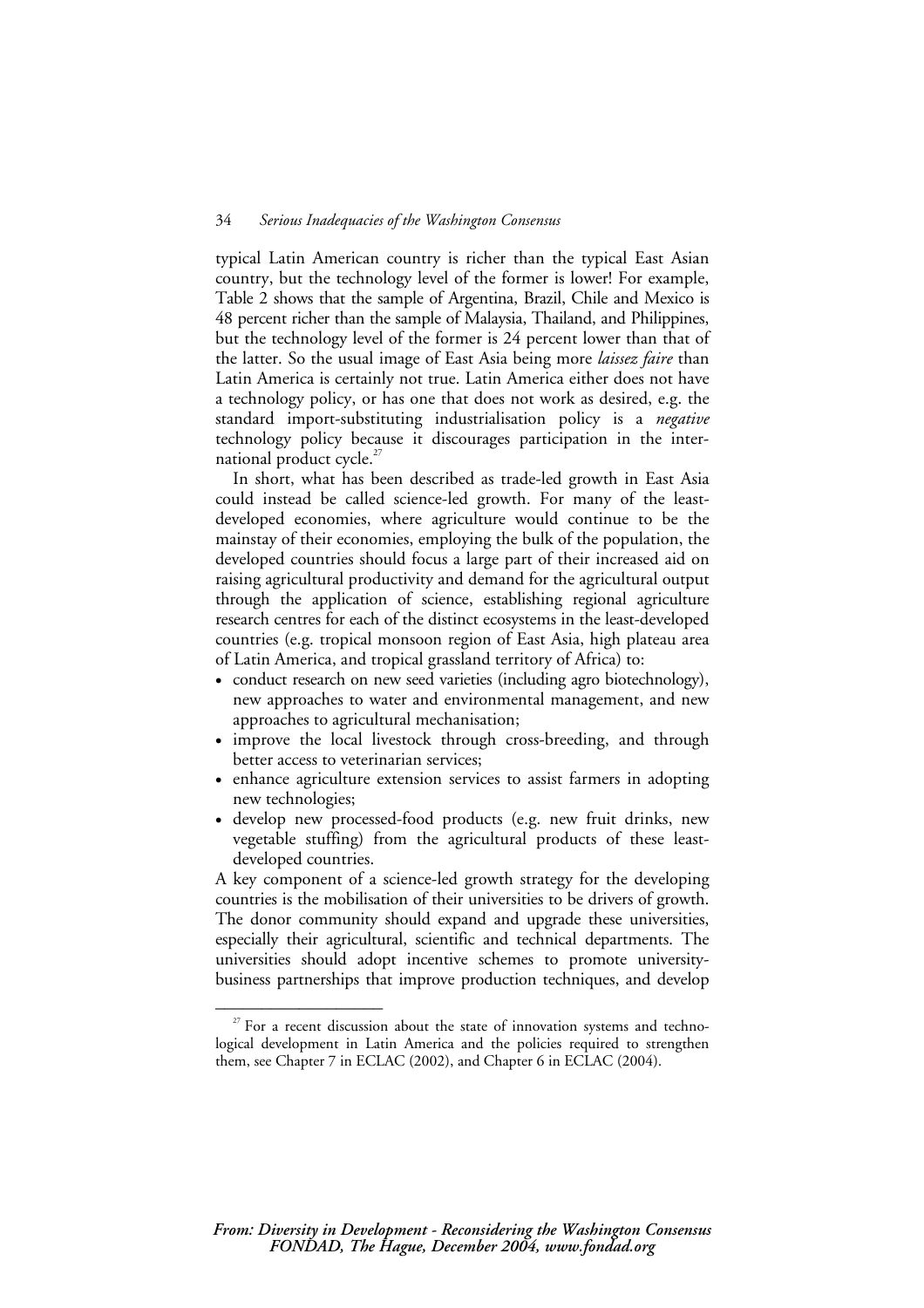|                                                                                                 | GDP per capita<br>in 2000<br>$(PPP \$ | Ranking of<br>technology level<br>(out of $75$ ) |
|-------------------------------------------------------------------------------------------------|---------------------------------------|--------------------------------------------------|
| East Asia                                                                                       | 13,200                                | 28                                               |
| The Four Dragons                                                                                | 20,778                                | 16                                               |
| Hong Kong                                                                                       | 25,153                                | 33                                               |
| Singapore                                                                                       | 23,356                                | 18                                               |
| Korea                                                                                           | 17,380                                | 9                                                |
| Taiwan                                                                                          | 17,223                                | 4                                                |
| The ASEAN-4                                                                                     | 5,621                                 | 41                                               |
| Malaysia                                                                                        | 9,068                                 | 22                                               |
| Thailand                                                                                        | 6,402                                 | 39                                               |
| Philippines                                                                                     | 3,971                                 | 40                                               |
| Indonesia                                                                                       | 3,043                                 | 61                                               |
| Latin America                                                                                   | 8,925                                 | 46                                               |
| Argentina                                                                                       | 12,311                                | 48                                               |
| Chile                                                                                           | 9,417                                 | 42                                               |
| Mexico                                                                                          | 9,023                                 | 36                                               |
| Brazil                                                                                          | 7,625                                 | 49                                               |
| Colombia                                                                                        | 6,248                                 | 56                                               |
| Latin America level as percentage of<br>East Asian level                                        | 68%                                   | 62%                                              |
| Argentina-Brazil-Mexico-Chile level<br>as percentage of Malaysia-<br>Thailand-Philippines level | 148%                                  | 76%                                              |

**Table 2 Technology Levels in East Asia and Latin America** 

*Source:* Ranking of Technology Level from *The Global Competitiveness Report 2001-2002* (GCR); PPP GDP data from *Human Development Report 2002*, except that for Taiwan which is from GCR.

new products, especially those that are based on the regional resource base. The universities in the poorest nations must, of course, give high priority to agricultural development by working collaboratively with the new regional agricultural research centres to effect technology transfers to farmers.

The truth is that the Washington Consensus (especially the Mark 1 version) is really an economic programme that is focused myopically on short and medium-term stabilisation of output, prices, and the balance of payments, and not on long-run sustained growth, particularly in the poorest countries. This accountant's approach to economic management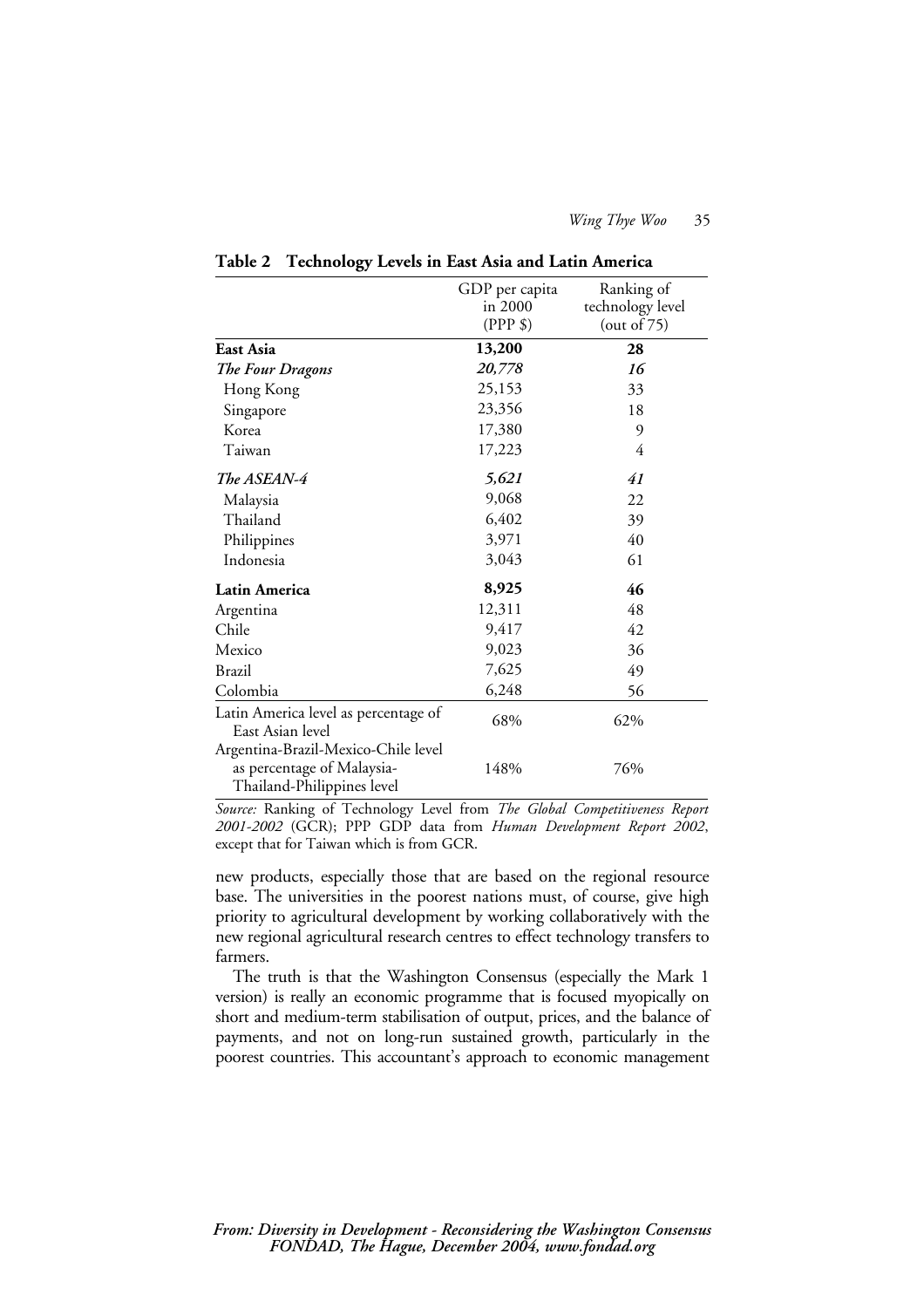means that little attention is given to national specificities because accounting statements are the same everywhere in the world (even though the same outcomes might have been generated by different sets of factors). Why is there this accountant's mentality toward economic management?

The answer to this question brings us to the final fundamental defect of Washington Consensus Mark 2. Washington Consensus Mark 2, despite its obsession with getting institutions right, misses a serious institutional defect in its own intellectual backyard. It ignores the institutional weaknesses in the international financial and development institutions, especially the World Bank and the International Monetary Fund, and the need for root-and-branch reforms there. The recent negative experiences with the EEFSU economic transition and the Asian financial crisis show that bureaucratic inertia, operational convenience, and governance problems within the international financial and development institutions coalesced to produce the "one-size-fits-all" type of policy packages. We have to change the incentives within existing international economic organisations (e.g. alter the voting structure in the IMF), and to create new international frameworks to deal with the increase in economic accidents created by greatly enhanced interactions from the accelerating pace of global economic integration (e.g. an international bankruptcy court), and to prevent the tragedy of the global commons caused by the trend of higher global economic growth (e.g. the Kyoto Protocol). Only by moving beyond the Washington Consensus, can we then move closer to achieving the dream of a richer, fairer, and greener world that the primogenitor of the Washington Consensus wished for us.

In conclusion, it needs to be re-emphasised that the causes of underdevelopment are many. The reality is that countries differ in structure and in the international economic constraints they face; many combinations of different shocks produce similar readings on a number of economic indicators; and country characteristics and the international situation could change abruptly. Thus development economics becomes a farce whenever the epigones of neo-classical economics apply the Washington Consensus uncritically or, worse, elevate it to the status of universal truths.

The frequent focus on the role of poor governance and inappropriate economic institutions (e.g. over-regulation, ignorance and corruption) is correct but not sufficient. Démurger, Sachs, Woo, Bao, Chang, and Mellinger (2002), for example, have found that geographical factors have been just as important quantitatively as deregulation policies in the growth of the coastal provinces of China, and Bloom and Sachs (1998)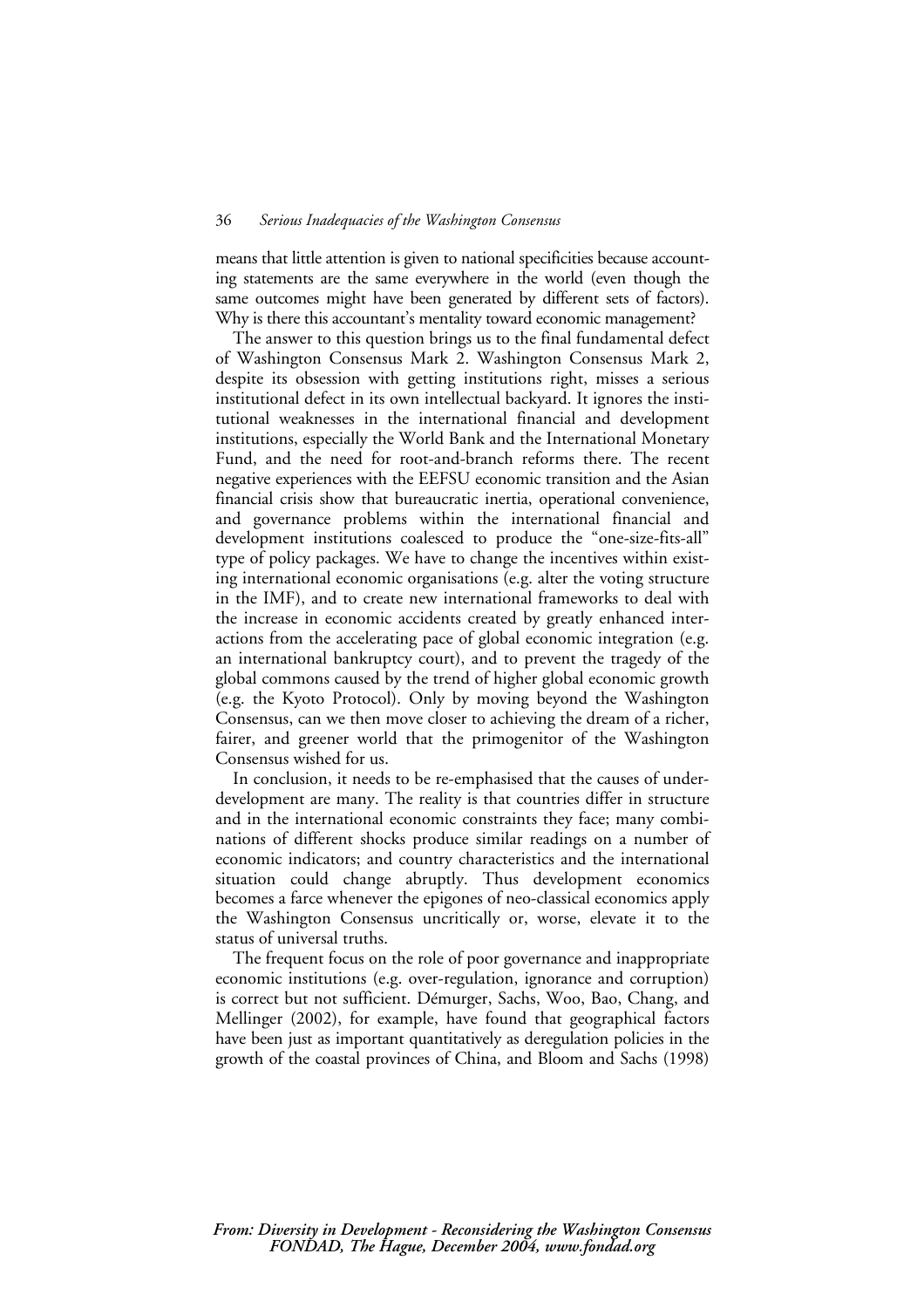have found poor health conditions to be absolute barriers to African development. Physical capital formation for overcoming geographical and health barriers is, however, unlikely to be the final nail into the coffin in which poverty would be laid to rest. We believe that only human capital formation can come up with better solutions to the centuries-old problem of poverty and to the looming challenge of global ecological Armageddon because there is still a lot about the complexities of science-led growth that we have yet to understand. These two challenges will be easier to overcome if we can empower every mind in the world to be capable of thinking creatively about them, which is why the developed nations must redouble their efforts to help the developing nations meet the Millennium Development Goals of the United Nations. The common hope for a richer, fairer, and greener world will be realised if we can act collectively on this common agenda.

#### **References**

- Balassa, Bela (1982), *Development Strategies in Semi-Industrial Economies*, Johns Hopkins University Press.
- Bhagwati, Jagdish (1978), *Anatomy and Consequences of Exchange Control Regimes*, Ballinger.
- Bloom, David and Jeffrey D. Sachs (1998), "Geography, Demography, and Economic Growth in Africa", Brookings Papers on Economic Activity 2, pp. 207–273.
- Ching-yuan Lin (1989), *Latin America Versus East Asia: A Comparative Development Perspective*, M.E. Sharpe.
- Cornia, Giovanni Andrea and Vladimir Popov (eds.) (2001), *Transition and Institutions: The Experience of Gradual and Late Reformers*, UNU/WIDER Studies in Development Economics, Oxford University Press, Oxford.
- Diamond, Jared (1997), *Guns, Germs and Steel*, W.W. Norton & Co., New York.
- Démurger, Sylvie, Jeffrey D. Sachs, Wing Thye Woo, Shuming Bao, Gene Chang and Andrew Mellinger (2002), "Geography, Economic Policy and Regional Development in China", In: *Asian Economic Papers*, Vol. 1, No. 1, pp. 146-197.
- ECLAC (2004), *Productive Development in Open Economies*, United Nations Publications, Santiago de Chile.
- ECLAC (2002), *Globalisation and Development*, United Nations Publications, Santiago de Chile.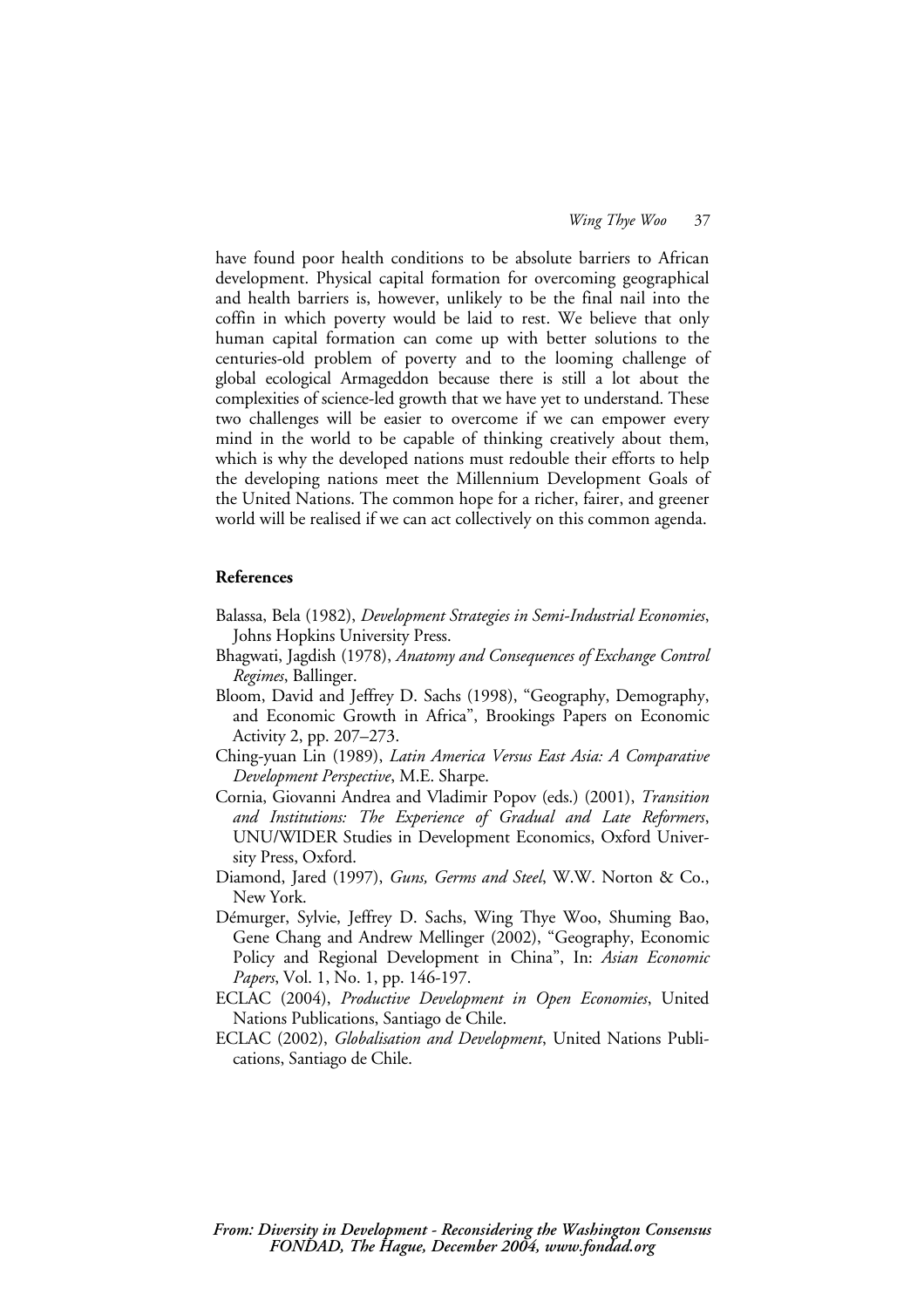- Edwards, Sebastian (1989), *Real Exchange Rates, Devaluation, and Adjustment*, MIT Press.
- Engerman, Stanley and Kenneth Sokoloff (1997), "Factor Endowments, Institutions and Differential Paths of Growth among the New World Economies", In: Stephen Haber (ed.), *How Latin America Fell Behind: Essays on the Economic Histories of Brazil and Mexico, 1800-1914*, Stanford University Press, Stanford.
- Gollup, John Luke, Jeffrey D. Sachs, and Andrew Mellinger (1999), "Geography and Economic Development", In: *International Regional Science Review*, Vol 22, No.2, pp. 179–232.
- Hall, Robert E. and Charles Jones (1999), "Why Do Some Countries Produce So Much More Output per Worker Than Other Countries?", In: *Quarterly Journal of Economics*, Vol. 114, No. 1, pp. 83–116.
- Hirschman, Albert (1981), "The Rise and Decline of Development Economics", In: Albert Hirschman, *Essays in Trespassing: Economics to Politics and Beyond*, Cambridge University Press.
- Kamarck, Andrew (1976), *The Tropics and Economic Development,* The Johns Hopkins University Press, Baltimore.
- Krueger, Anne (1978), *Liberalisation Attempts and Consequences*, Ballinger Press for NBER, Lexington MA.
- Lal, Deepak (1985), *The Poverty of 'Development Economics'*, Harvard University Press.
- Landes, David (1998), *The Wealth and Poverty of Nations: Why Some Are So Rich and Some So Poor*, W.W. Norton & Co., New York.
- Lee, Douglas (1957), *Climate and Economic Development in the Tropics*, Published for the Council on Foreign Relations by Harper, New York.
- Lipton, David and Jeffrey D. Sachs (1992), "Prospects for Russia's Economic Reforms", Brookings Papers on Economic Activity 2, pp. 213-265.
- Little, Ian, Maurice Scott and Tibor Scitovsky (1970), *Industry and Trade in Some Developing Countries*, Oxford University Press.
- Ocampo, José Antonio (2000), "Structural Dynamics and Economic Growth in Developing Countries", CEPA Working Paper, Center for Economic Policy Analysis, New York.
- Rodrik, Dani, Arvind Subramanian and Francesco Trebbi (2002), "Institutions Rule: The Primacy of Institutions over Geography and Integration in Economic Development", revised paper, October.
- Sachs, Jeffrey D. (1985), "External Debt and Macroeconomic Performance in Latin America and East Asia", Brookings Papers on Economic Activity 2.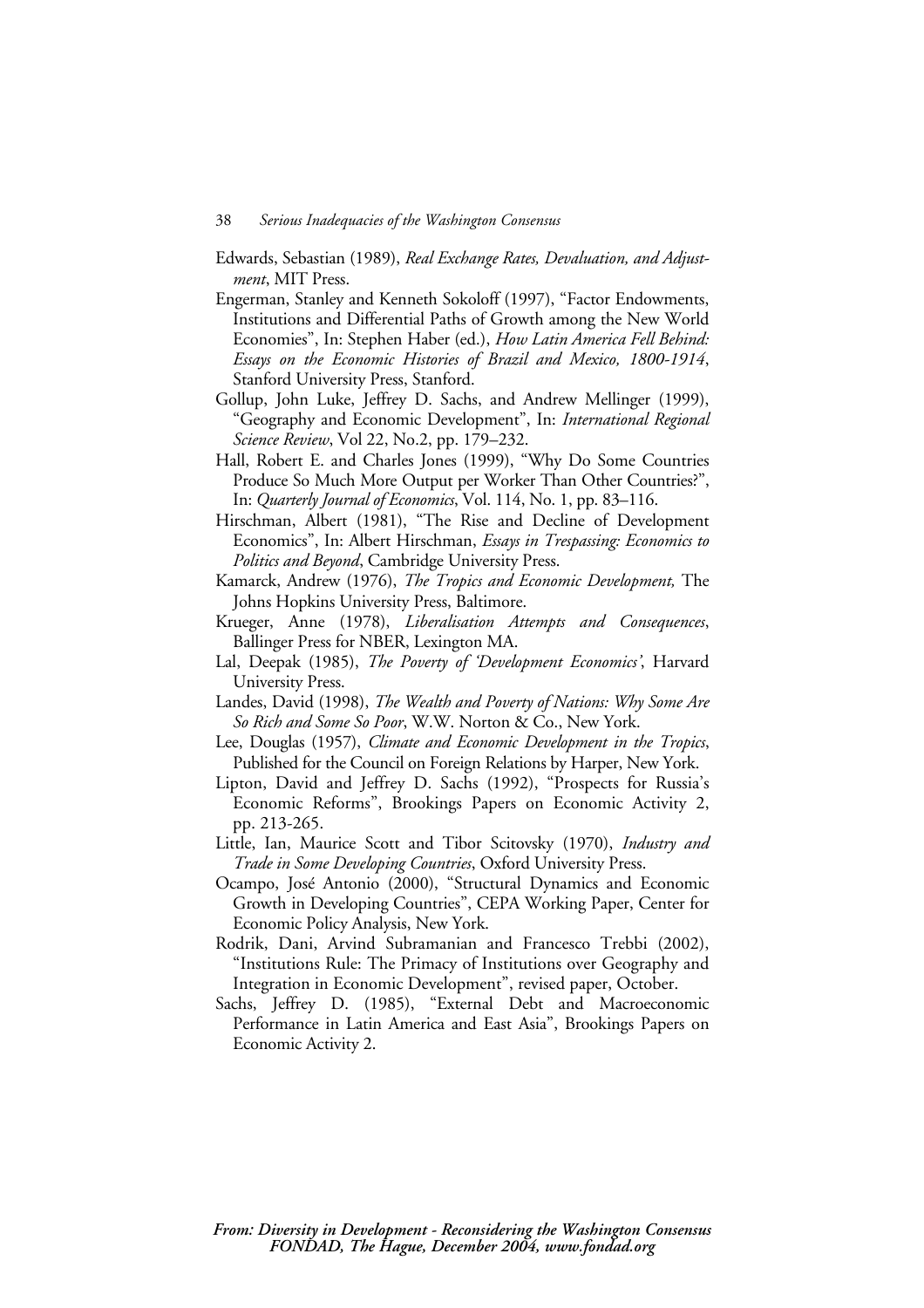- Sachs, Jeffrey D. and Wing Thye Woo (1994), "Structural Factors in the Economic Reforms of China, Eastern Europe, and the Former Soviet Union", In: *Economic Policy*, April.
- Sachs, Jeffrey D., John W. McArthur, Guido Schmidt-Traub, Margaret Kruk, Chandrika Bahadur, Michael Faye, and Gordon McCord (2004), "Ending Africa's Poverty Trap", Brookings Papers on Economic Activity 1, pp. 117-216.
- Soros, George (1998), *The Crisis of Global Capitalism*, Public Affairs, New York.
- Williamson, John (1990), "What Washington Means by Policy Reform", In: John Williamson (ed.), *Latin American Adjustment: How Much Has Happened?*, Institute for International Economics, Washington D.C.
- Williamson, John (2000), "What Should the World Bank Think about the Washington Consensus?", In: *The World Bank Research Observer*, Vol. 15, No. 2, August, pp. 251-264.
- Woo, Wing Thye (1987), "Some Evidence of Speculative Bubbles in the Foreign Exchange Markets", In: *Journal of Money, Credit and Banking*, November.
- Woo, Wing Thye (1990), "The Art of Economic Development: Markets, Politics and Externalities", In: *International Organisation*, Summer.
- Woo, Wing Thye, Patrick Damien Carleton, and Brian Pilapil Rosario (2000a), "The Unorthodox Origins of the Asian Currency Crisis: Evidence from Logit Estimation", In: *ASEAN Economic Bulletin*, August.
- Woo, Wing Thye (2000b), "Coping with Accelerated Capital Flows from the Globalisation of Financial Markets", In: *ASEAN Economic Bulletin*, August.
- Woo, Wing Thye (2003), "The Experimentalist-Convergence Debate on Interpreting China's Economic Growth: A Cross-Country Perspective", paper presented at the conference on Successes and Failures in Real Convergence organised by the National Bank of Poland, 23-24 October 2003, in Warsaw.
- Woo, Wing Thye, Steven Parker and Jeffrey Sachs (eds.) (1996), *Economies in Transition: Asia and Europe*, MIT Press, Cambridge MA.
- Woo, Wing Thye, Jeffrey D. Sachs and Klaus Schwab (eds.) (2000), *The Asian Financial Crisis: Lessons for a Resilient Asia*, MIT Press, Cambridge MA.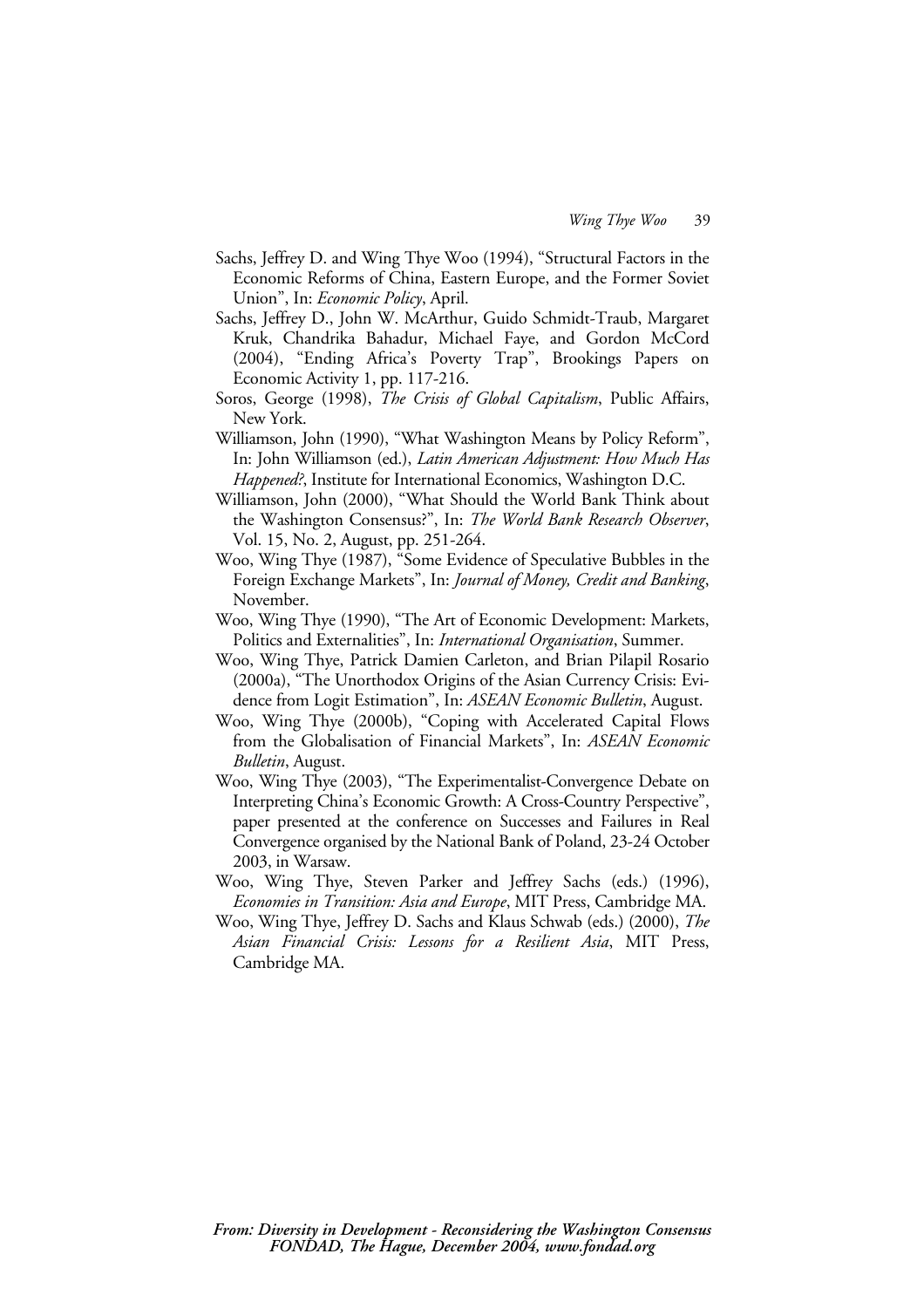40 *Serious Inadequacies of the Washington Consensus*

#### **Appendix**



40

70 72 74 76 78 80 82 84 86 88 90 92 94 96

#### *From: Diversity in Development - Reconsidering the Washington Consensus FONDAD, The Hague, December 2004, www.fondad.org*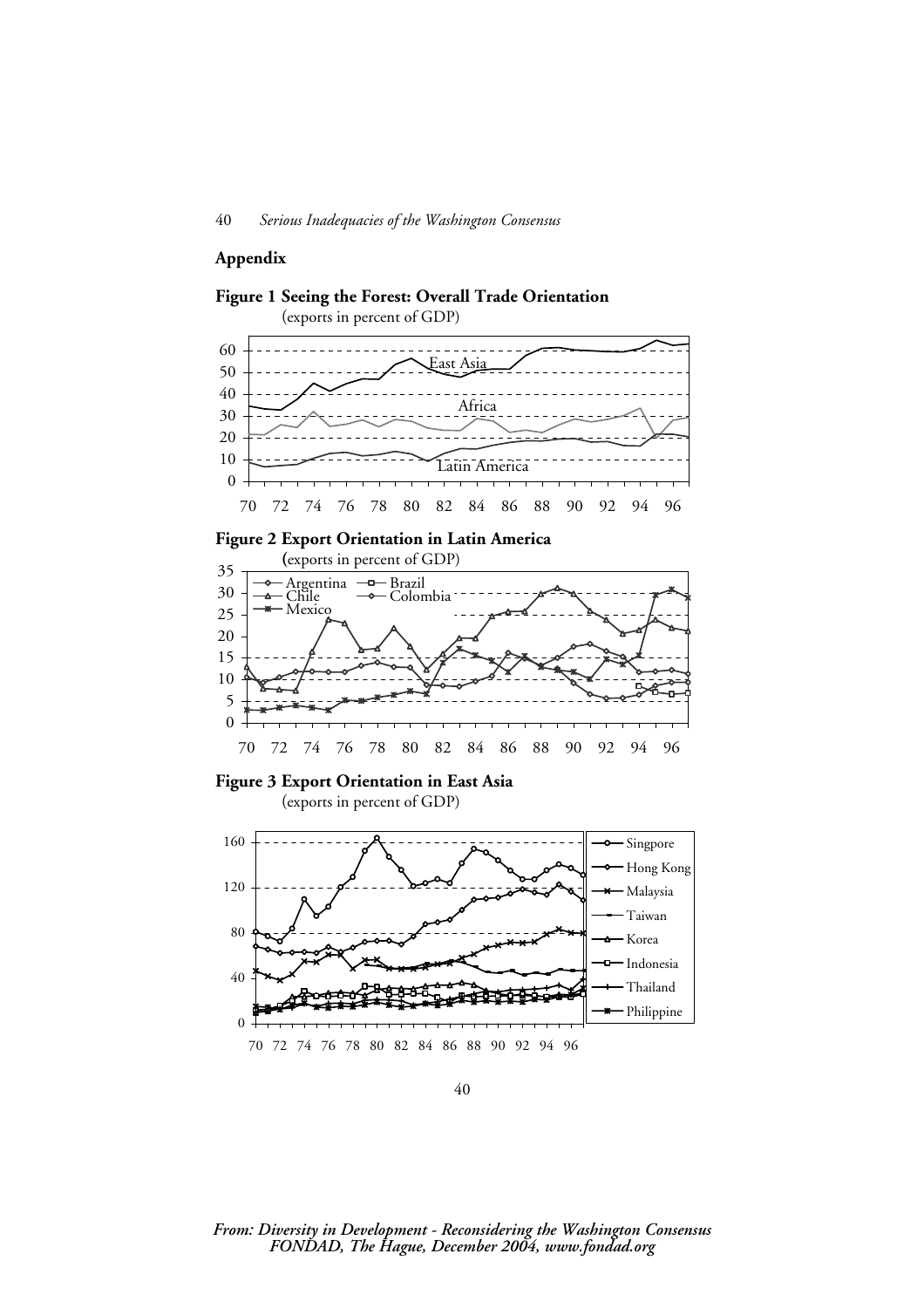In Figures 4 to 11, the notations are as follows:

| $\rightarrow$ Manu / Total   | Manu = manufactured exports                |  |  |  |  |
|------------------------------|--------------------------------------------|--|--|--|--|
| -D-Manu A / Total            | $Total = total$ exports                    |  |  |  |  |
| $\rightarrow$ Manu B / Total | Manu A = low-tech manufactured exports     |  |  |  |  |
| $\rightarrow$ Mine / Total   | Manu $B = high$ -tech manufactured exports |  |  |  |  |
|                              | Mine = mineral exports                     |  |  |  |  |
| $\rightarrow$ Ag / Total     | $Ag = agricultural$ exports                |  |  |  |  |

**Figure 4 Export Composition in Argentina: Steady Manufactured Share** 



**Figure 5 Export Composition in S. Korea: Steady Manufactured Share but Rising High Value-Added Component** 

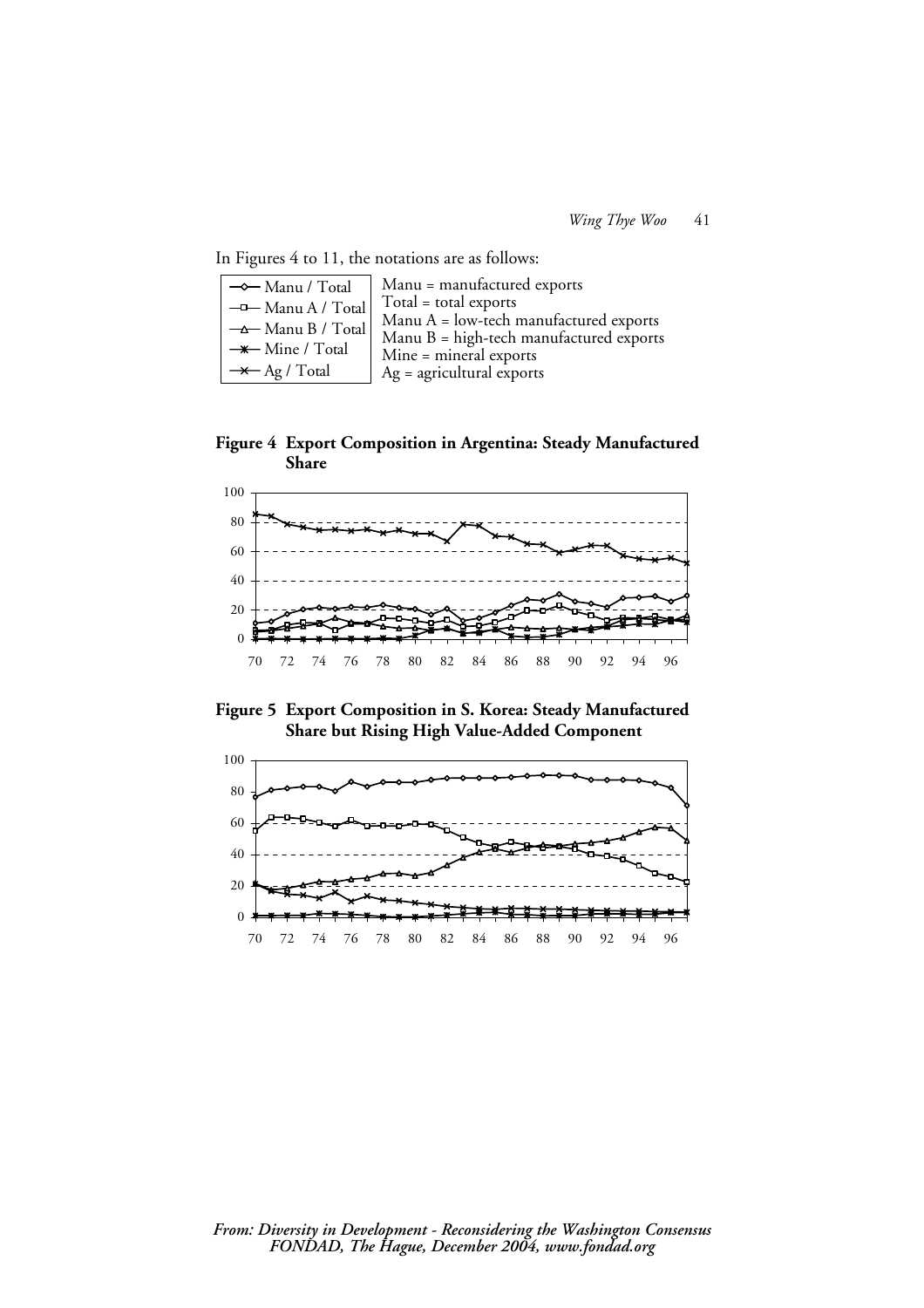**Figure 6 Export Composition in Taiwan: Steady Manufactured Share but Rising High Value-Added Component** 



**Figure 7 Export Composition in Brazil: Rising Manufactured Share** 



**Figure 8 Export Composition in Malaysia: Rising Manufactured Share Driven by High Value Added Component** 



#### *From: Diversity in Development - Reconsidering the Washington Consensus FONDAD, The Hague, December 2004, www.fondad.org*